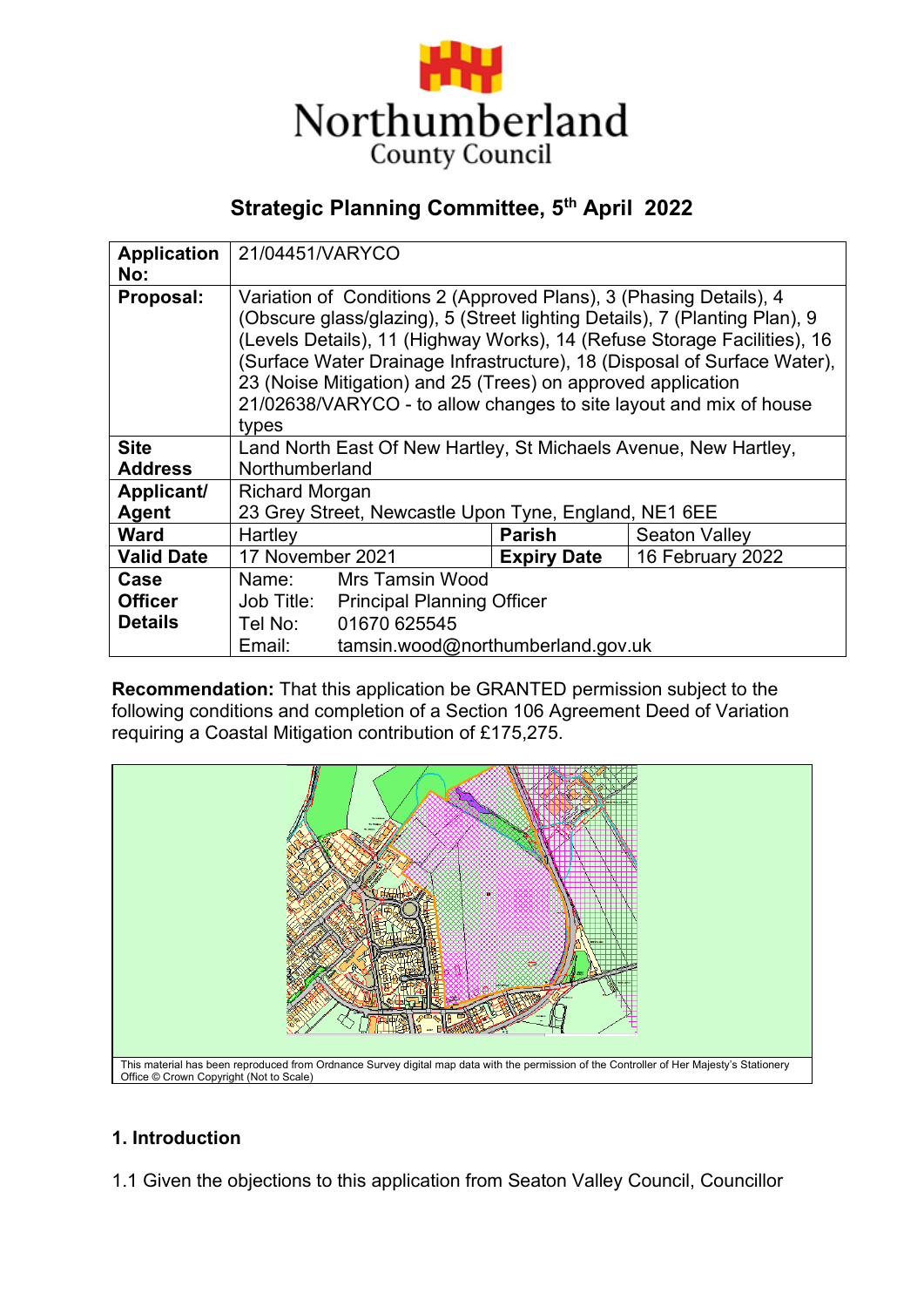David Ferguson and the level of objections from local residents a view was sought from the Chair and Vice Chair of Strategic Planning Committee and the Director of Planning as to whether or not this application should be decided by Strategic Planning Committee or by a senior officer under delegated powers. It was resolved that the application should be decided by Members.

## **2. Description of the Proposals**

2.1 The application site comprises land to the immediate north east of the village of New Hartley. The site is bounded to the north, west and south by existing dwellings within the village and to the east by the Northumberland Line and beyond lies open countryside.

2.2 Planning Permission was refused by Strategic Planning Committee in June 2016 for 285 dwellings on the site 15/01182/FUL. An appeal was lodged against this refusal and following a public inquiry the appeal was allowed and planning permission granted in September 2017. Since that time 3 further planning permissions have been granted in March 2019 and April 2021 to amend the scheme originally approved at appeal, although the number of dwellings remains unchanged at 285. Construction started on site in December 2020.

2.3 Planning permission is now sought again under Section 73 of the Town & Country Planning Act to vary conditions 2 (approved plans) ), 3 (Phasing Details), 4 (Obscure glass/glazing), 5 (Street lighting Details), 7 (Planting Plan), 9 (Levels Details), 11 (Highway Works), 14 (Refuse Storage Facilities), 16 (Surface Water Drainage Infrastructure), 18 (Disposal of Surface Water), 23 (Noise Mitigation) and 25 (Trees) on the most recent Section 73 revised planning approval (Permission reference: 21/02638/VARYCO).

2.4 Condition 2 relates to approved plans and reads as follows:

The development hereby permitted shall not be carried out otherwise than in complete accordance with the approved plans and documents. The approved plans and documents for this development are:-

13.1119.02 Location Plan;

1430.01 Rev.A4 - Planning Layout including affordable housing details;

1430.01 Rev A4 - Planning Layout open space locations only (other details on plan not approved);

1430.01 Rev A4 - Planning Layout public right of way location only (other details on plan not approved);

1430.03 Rev.F - Materials Layout;

QD960-03-01 Rev O - Engineering Layout;

QD960-04-01 Rev K - External Works Sheet 1;

QD960-04-02 Rev I - External Works Sheet 2;

QD960-04-03 Rev I - External Works Sheet 3;

QD960-04-04 Rev I - External Works Sheet 4;

QD960-04-10 Rev B - External Works Sheet 5;

QD960-03-02 Rev C - Offsite Foul Sewer Route;

01 Rev E - Alderney House Type Floor Plans & Elevations;

01 - Denby House Type Floor Plans & Elevations;

01 - Denford House Type End Terrace Floor Plans & Elevations;

01 - Denford House Type Mid Terrace Floor Plans & Elevations;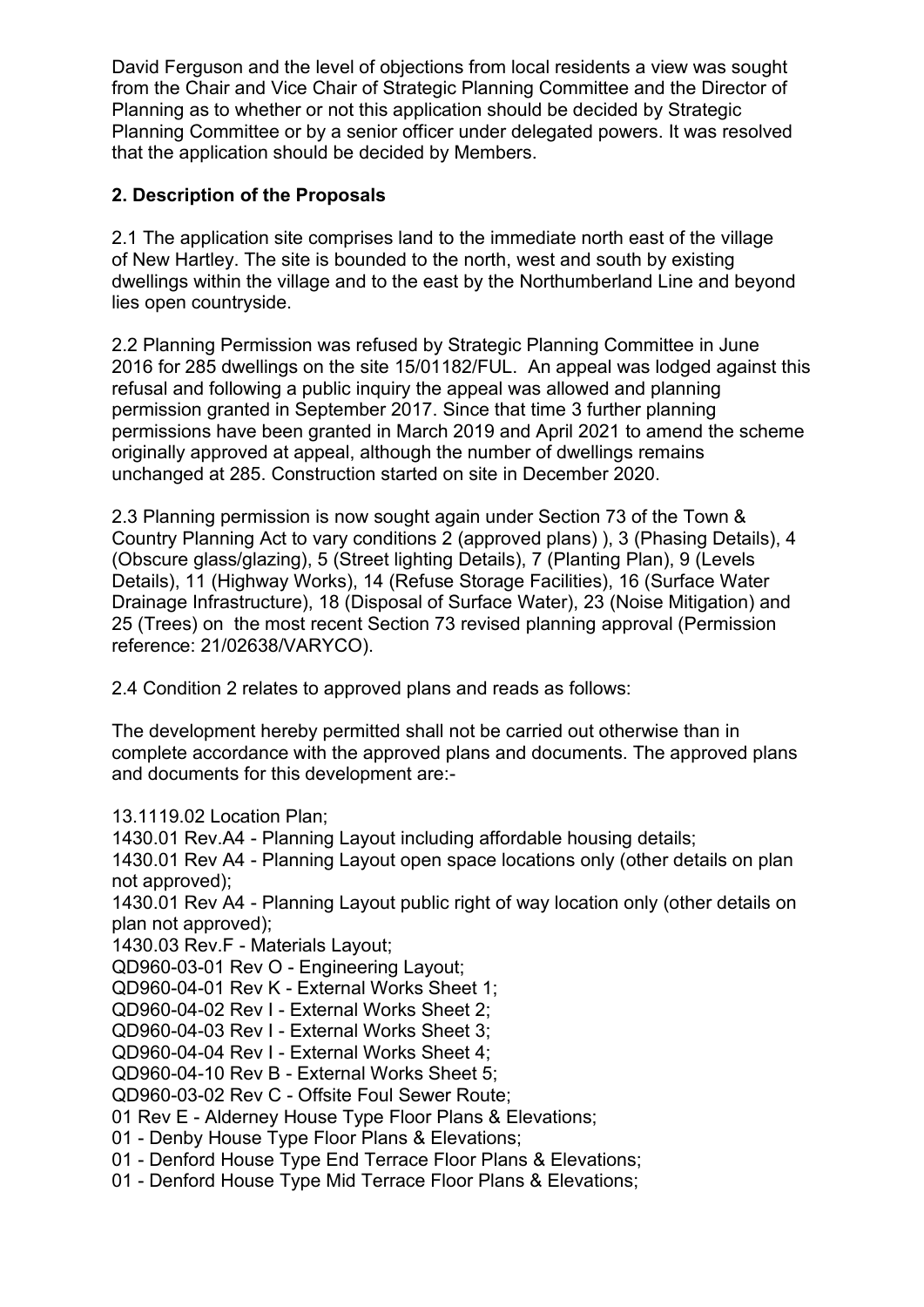- 01 Ellerton House Type End Terrace Floor Plans & Elevations;
- 01 Ellerton House Type Mid Terrace Floor Plans & Elevations;
- 01 Kenley House Type End Terrace Floor Plans & Elevations;
- 01 Rev.E Kenley House Type Mid Terrace Floor Plans & Elevations;
- 01 Kingsley House Type Floor Plans & Elevations;
- 01 Rev A Maidstone House Type End Terrace Floor Plans & Elevations;
- 01 Rev F Maidstone House Type Mid Terrace Floor Plans & Elevations;
- 01 Rev D Moresby House Type Floor Plans & Elevations;
- 01 Radleigh House Type Floor Plans & Elevations;
- 01 Rev A Maidstone House Type End Terrace Floor Plans & Elevations;
- 01 to 08 Beadle House Type Plans;
- 01 Rev A Windermere House Type Floor Plans & Elevations;
- Noise Survey & Impact Assessment Ref: 3933.4 Version C dated 14/09/2020;
- Aboricultural Impact Assessment Rev.C dated September 2020;
- Arboricultural Method Statement Rev C (development layout not approved);

Reason: For the avoidance of doubt, and in the interests of proper planning.

2.5 It is proposed that the wording of condition 2 is amended to read as follows:

The development hereby permitted shall not be carried out otherwise than in complete accordance with the approved plans and documents. The approved plans and documents for this development are:-

Overall site layout 2148.100.D 13.1119.02 Location Plan;

2148.01. Rev.M - Planning Layout (including affordable housing details, open space and public right of way location)

2148.03 Rev.G - Materials and Boundary Layout

QD960-03-01 Rev V - Engineering Layout;

QD960-04-01 Rev P - External Works Sheet 1;

QD960-04-02 Rev N - External Works Sheet 2;

QD960-04-03 Rev M- External Works Sheet 3;

QD960-04-04 Rev O - External Works Sheet 4;

QD960-03-03 Rev.F Offsite Foul Sewer Route

01 Rev E - Alderney House Type Floor Plans & Elevations;

- 01 Denby House Type Floor Plans & Elevations;
- 01 Denford House Type End Terrace Floor Plans & Elevations;
- 01 Denford House Type Mid Terrace Floor Plans & Elevations;
- 01 Ellerton House Type End Terrace Floor Plans & Elevations;
- 01 Ellerton House Type Mid Terrace Floor Plans & Elevations;
- 01 Kenley House Type End Terrace Floor Plans & Elevations;

01 Rev.E - Kenley House Type Mid Terrace Floor Plans & Elevations;

- 01 Kingsley House Type Floor Plans & Elevations;
- 01 Rev A Maidstone House Type End Terrace Floor Plans & Elevations;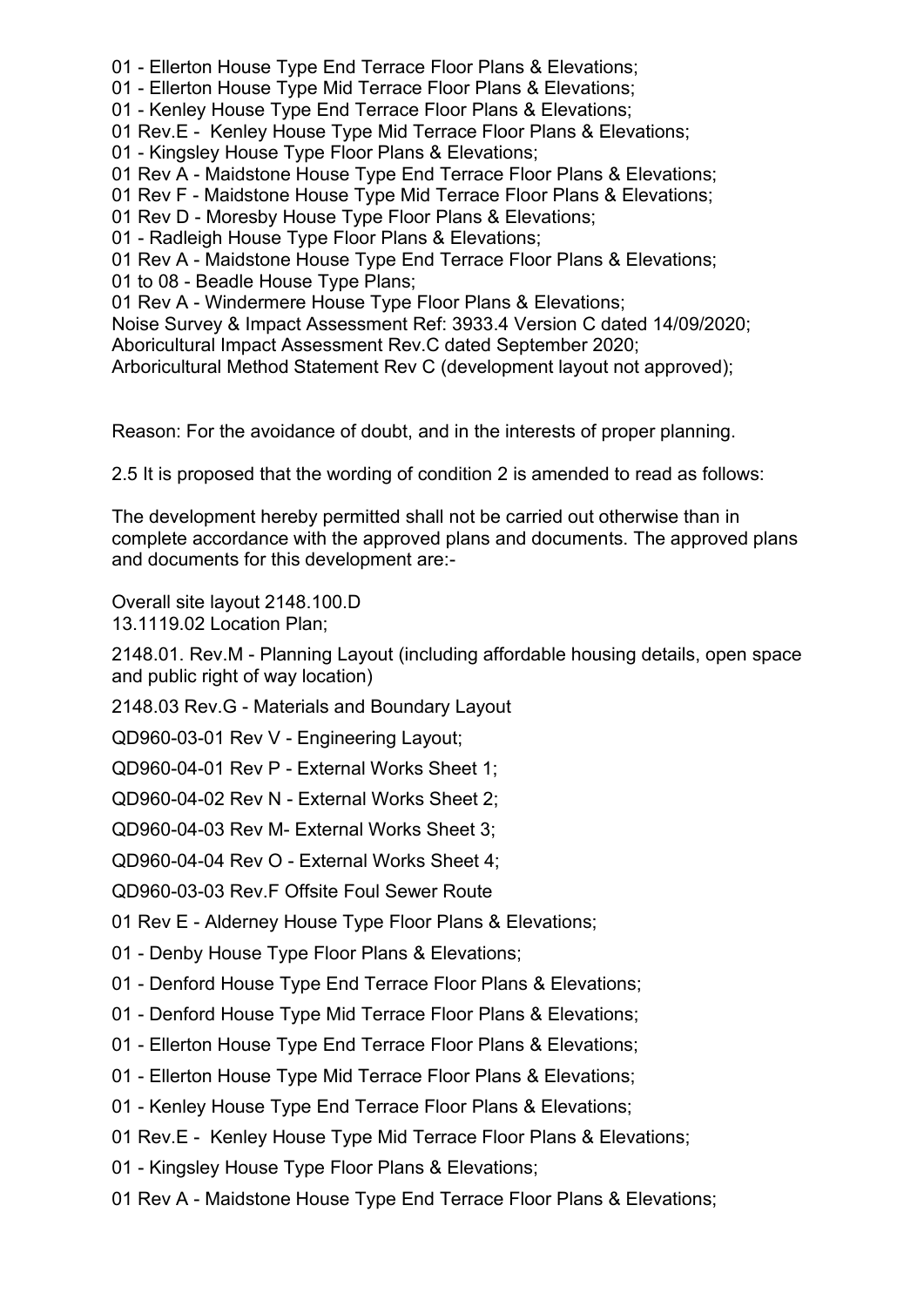01 Rev F - Maidstone House Type Mid Terrace Floor Plans & Elevations;

- 01 Rev D Moresby House Type Floor Plans & Elevations;
- 01 Radleigh House Type Floor Plans & Elevations;
- 01 Rev A Maidstone House Type End Terrace Floor Plans & Elevations;
- 01 to 08 Beadle House Type Plans;

01 Rev A - Windermere House Type Floor Plans & Elevations;

Noise Survey & Impact Assessment Ref: 3933.4 Version E dated 30/09/2021;

Aboricultural Impact Assessment Rev.D dated 5th October 2021 (development layout not approved)

Aboricultural Method Statement Rev.D dated 5th October 2021 (development layout not approved)

2.6 The changes in terms of the approved plans relate to an amended site layout and changes to the house type mix. A revised layout has been produced, relating to 184 plots, with the other 101 units remaining fixed 'as approved', which includes those houses that have already been built. The proposed mix of the revised area is as follows:

- 28no. 2-bedroom dwellings (15.2 %); (a reduction by 14 units from 19%)
- 83no. 3-bedroom dwellings (45.1 %); (an increase by 3 units)
- 73no. 4-bedroom dwellings (39.7 %). (an increase by 11 units)

2.7 This mix includes 29 affordable dwellings as part of the commitment to deliver a total of 43 affordable dwellings (15%) across the full scheme secured in the original Section 106 Agreement and subsequent Deed of Variation.

2.8 The applicant states the reason for the change is the 'development is performing well in terms of sales and plot reservations. However, there is now a clearer understanding of market demand in this location, and this has led to a reconsideration of the proposed house types across the future phase of the approved scheme. The redesign process has also allowed improvements to the structure of the proposed development and offers a better interaction with greenspaces and the existing Public Right of Way along the eastern boundary, as well as a reconsideration of the interface between existing houses and the proposal to the northern edge of the site to create further set back.'

2.9 Although the revised layout covers a large area of the site, the revisions do not change the total number of units which remains at 285 dwellings and they do not introduce any new house types. The layout is designed to the same net development area and follows the same development cells. It is therefore considered that the amendments do not amount to a fundamental change, do not diverge from the original description of development and can be dealt with by way of an application for a minor material amendment under Section 73 of the Act. The main changes relate to an amended road layout on this part of the site covering 184 dwellings and some re positioning of dwellings, although many are still very similar. The design of the public open space has also changed. The amendments has also meant that updated drainage scheme has been submitted and updated Ecological Appraisal.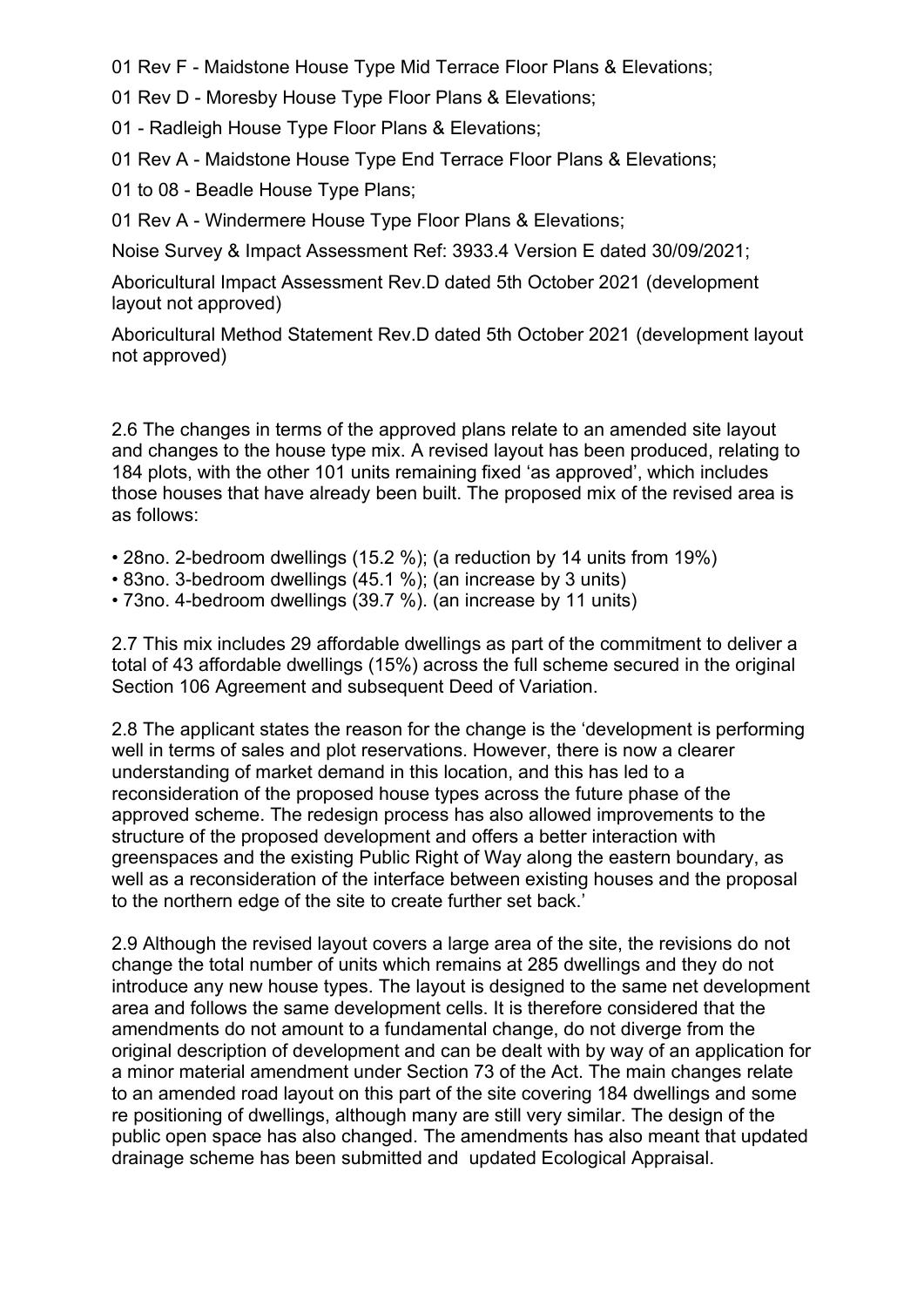2.10 In order to update the details approved under the previous discharge of conditions application 19/00674/DISCON, a number of other conditions require variation to reflect the layout changes now proposed. To address this, the applicant proposes that these conditions are reworded in accordance with the below:

### 3

The development shall be carried out in full accordance with the Estate Street Phasing and Completion Plan and overall phasing details approved by the Local Planning Authority on the 23 March 2021 under planning application 19/00674/DISCON. contained within the following approved documents: Site Execution Strategy Rev K QD960-03-01 Rev.V Engineering Layout QD960-04-01 Rev.P External Works Sheet 1 QD960-04-02 Rev.N External Works Sheet 2 QD960-04-03 Rev.M External Works Sheet 3 QD960-04-04 Rev.O External Works Sheet 4

### 4

Notwithstanding the provisions of the Town and Country Planning (General Permitted Development) Order 2015 as amended (or any order revoking and re enacting that Order with or without modification), all first floor side elevation windows within the dwellings hereby permitted shall be constructed with obscure glass and shall remain obscure glazed at all times thereafter and no additional window or other opening shall be made at first floor level in the following elevations of the dwellings/plots specified unless an application for planning permission in that behalf is first submitted to and approved in writing by the Local Planning Authority - 4 West, 5 South, 7 East, 8 West, 9 West, 10 East, 15 East, 16 West, 17 South, 40 East, 43 North, 47 North East, 53 South West, 55 East, 60 East, 63 West, 69 South, 70 East, 81 South, 90 East, 93 South East, 97 North West, 98 South West or North East, 99 North West, 103 South East, 107 North West, 109 South East, 114 North East, 115 South East, 121 North West, 122 South West, 135 South East, 142 South East, 159 North East, 161 North West, 164 North West, 165 North East, 167 West, 175 South, 184 West, 187 South, 195 North, 196 West, 206 East, 212 East, 214 West, 215 South, 224 North, 226 East, 227 South, 234 East, 237 North, 243 South, 250 South, 256 North or South, 264 East, 267 South, 280 North or South. –

1 West, 5 South, 7 East, 8 West, 9 West, 10 East, 15 East, 16 West, 17 South, 40 East, 43 North, 47 North East, 53 South West, 55 East, 60 South, 61 East or West, 62 West, 68 East, 69 North, 81 South, 90 East, 91 South West, 94 South East, 96 North West, 97 North East, 99 South West, 100 South West, 108 South West, 109 North East, 125 South East, 133 North West, 134 North East, 142 South West, 143 North West, 144 South East, 152 North East, 165 North East, 171 North West, 176 North East, 177 North, 182 South, 183 North, 187 North, 212 South, 220 South, 223 South, 224 West, 227 South, 232 North, 233 East, 235 West, 238 South, 239 South, 241 West or East, 242 East, 250 North, 251 West, 256 North or South, 264 East, 267 South, 280 North or South.

5

The development hereby permitted shall be constructed in full accordance with the streetlighting details approved by the Local Planning Authority on the 23 March 2021 under planning application 19/00674/DISCO. All street lighting should be baffled so as not to direct lighting up into the atmosphere.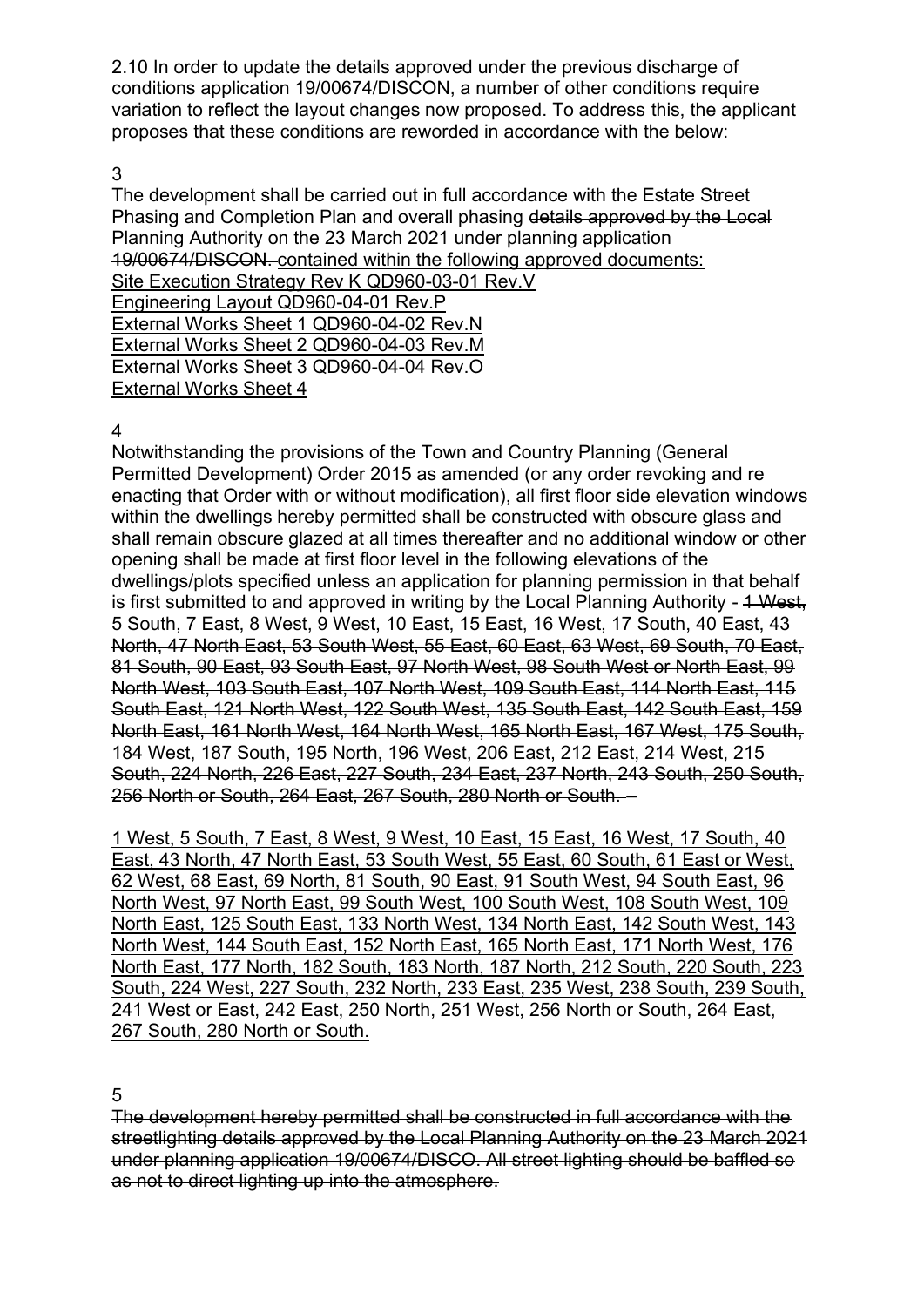Prior to the installation of any external lighting on the scheme, full details of all such lighting shall be submitted to and approved in writing by the Local Planning Authority. All street lighting should be baffled so as not to direct lighting up into the atmosphere.

## 7

The approved planting plans for each phase as approved by the Local Planning Authority on the 23 March 2021 under planning application 19/00674/DISCON c-1084-101F Planting Plan Sheet 1 of 6, c-1084-102E Planting Plan Sheet 2 of 6, c-1084-103E Planting Plan Sheet 3 of 6, c-1084- 104E Planting Plan Sheet 4 of 6, c-1084-105E Planting Plan Sheet 5 of 6 and c-1084-106E Planting Plan Sheet 6 of 6, c-1084-107F Masterplan shall be fully implemented during the first full planting season (November to March inclusive) following the first occupation of any dwelling in that phase.

## 9

The development shall be constructed in full accordance with the levels details approved by the Local Planning Authority on the 23 March 2021 under planning application 19/00674/DISCON. contained within the following approved documents: Site Execution Strategy Rev K

QD960-03-01 Rev.V Engineering Layout QD960-04-01 Rev.P External Works Sheet 1 QD960-04-02 Rev.N External Works Sheet 2 QD960-04-03 Rev.M External Works Sheet 3 QD960-04-04 Rev.O External Works Sheet 4

### 11

No dwellings in a phase shall be occupied until the highway works for that phase approved by the Local Planning Authority on the 23 March 2021 under planning application 19/00674/DISCON have been constructed in accordance with those approved details and those streets shall thereafter be maintained in accordance with the management and maintenance details also approved by the Local Planning Authority under planning application 19/00674/DISCON. details of the proposed highway works in that phase, and the arrangements for the future management and maintenance of the proposed streets within that phase, shall be submitted to and approved in writing by the Local Planning Authority. No dwellings in that phase shall be occupied until the highway works approved by the Local Planning Authority for that phase have been constructed in accordance with the approved plans and those streets shall thereafter be maintained in accordance with the management and maintenance details approved by the Local Planning Authority.

## 14

The refuse storage facilities in respect of any dwelling approved on the 23 March 2021 under planning application 19/00674/DISCON as shown on 2148.01 Rev.M Planning Layout shall be provided and implemented in full prior to first occupation of that dwelling and shall remain in place at all times thereafter.

## 16

Construction of the development hereby permitted shall incorporate surface water drainage infrastructure in full accordance with the details approved on the 23 March 2021 under planning application 19/00674/DISCON. contained within the following approved documents:

Site Execution Strategy Rev K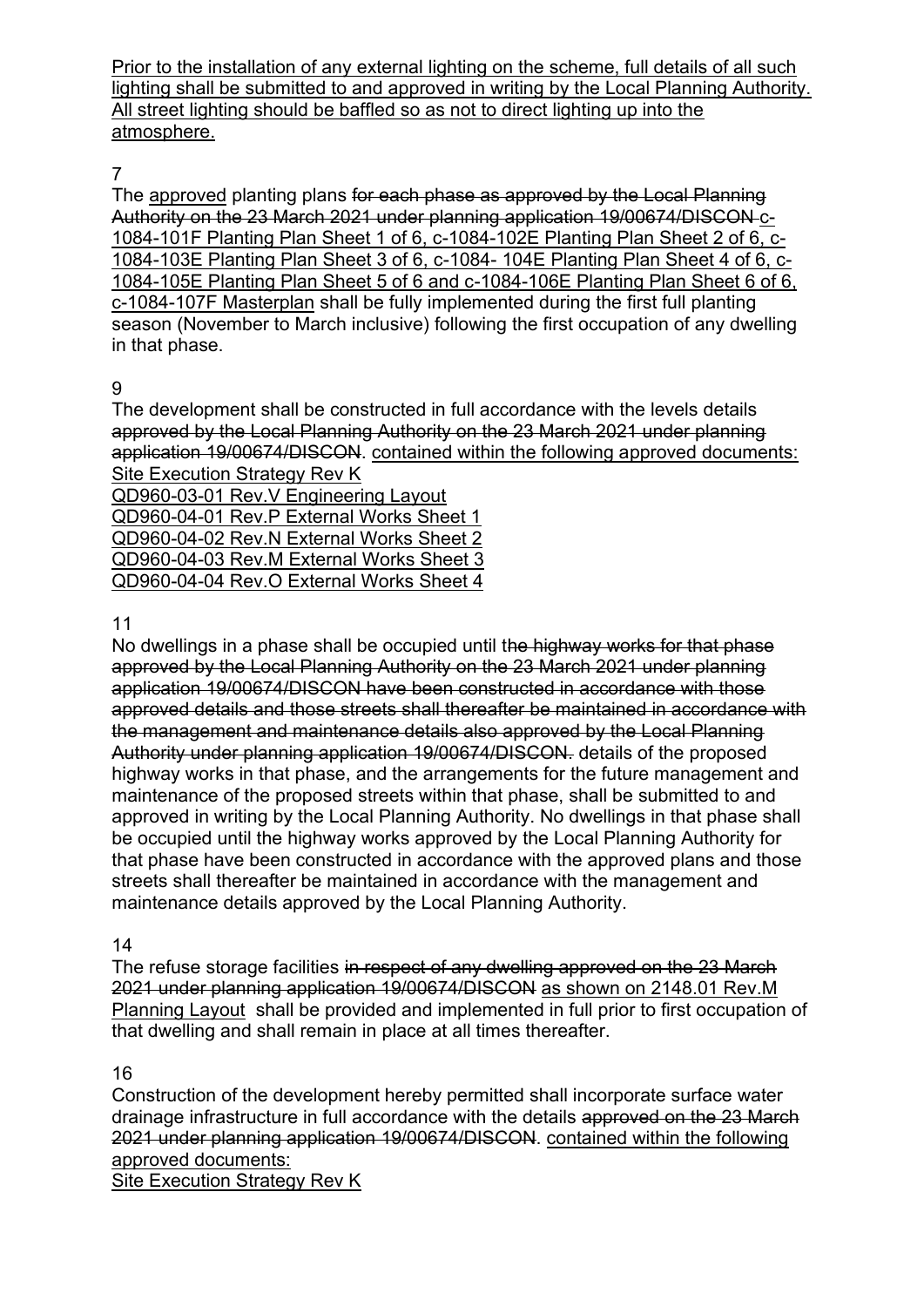QD960-03-01 Rev.V Engineering Layout QD960-04-01 Rev.P External Works Sheet 1 QD960-04-02 Rev.N External Works Sheet 2 QD960-04-03 Rev.M External Works Sheet 3 QD960-04-04 Rev.O External Works Sheet 4

Any new drains in a phase next to network rail operational land shall be constructed and maintained so as not to have any adverse effect upon the stability of any Network Rail equipment, structure, cutting or embankment. The approved scheme shall be implemented in full prior to the first occupation of any dwelling in the phase to which it relates.

18

The disposal of surface water from the development throughout the construction of the development hereby permitted shall be undertaken in full accordance with the details approved on the 23 March 2021 under planning application 19/00674/DISCON. contained within the following approved documents: Site Execution Strategy Rev K 6443-EES-001 Rev.B Environmental Execution Strategy PROW & SUDS

Silt Management Plan 350285-R5 (00)

23

No dwelling shall be first occupied unless and until those noise mitigation measures approved on the 23 March 2021 under planning application 19/00674/DISCON contained within the approved document 'Noise Survey & Impact Assessment 3933.4 Rev.E' have been provided in full in respect of that dwelling and those measures shall remain in place at all times thereafter.

### 25

No development shall be carried out other than in accordance with the guidance set out in 'BS5837:2012 Trees in Relation to Design, Demolition and Construction: Recommendations' British Standards Institute, 2012 and Arboricultural Method Statement Rev C. Rev D.

2.11 The application site comprises land to the immediate north east of the village of New Hartley in South East Northumberland and covers an area of 11.41 hectares, although a proportion of this has now been developed. The site is bounded to the north, west and south by existing dwellings within the village and to the east by the Northumberland Line and a watercourse known as the Lysdon Burn. Beyond these lie a complex of farm buildings and open countryside which lies within the Green Belt and the Seaton Delaval Conservation Area. To the south lies the vehicle highway on St.Michael's Avenue. On the opposite side of St.Michael's Avenue from the appealsite are dwellings and a memorial garden which commemorates the Hartley Colliery disaster of 1862. To the west are dwellings on Seaburn View which back onto the site.

2.12 A public footpath crosses the site north to south running adjacent to its eastern boundary. This amendment does not propose any further changes to any public rights of way.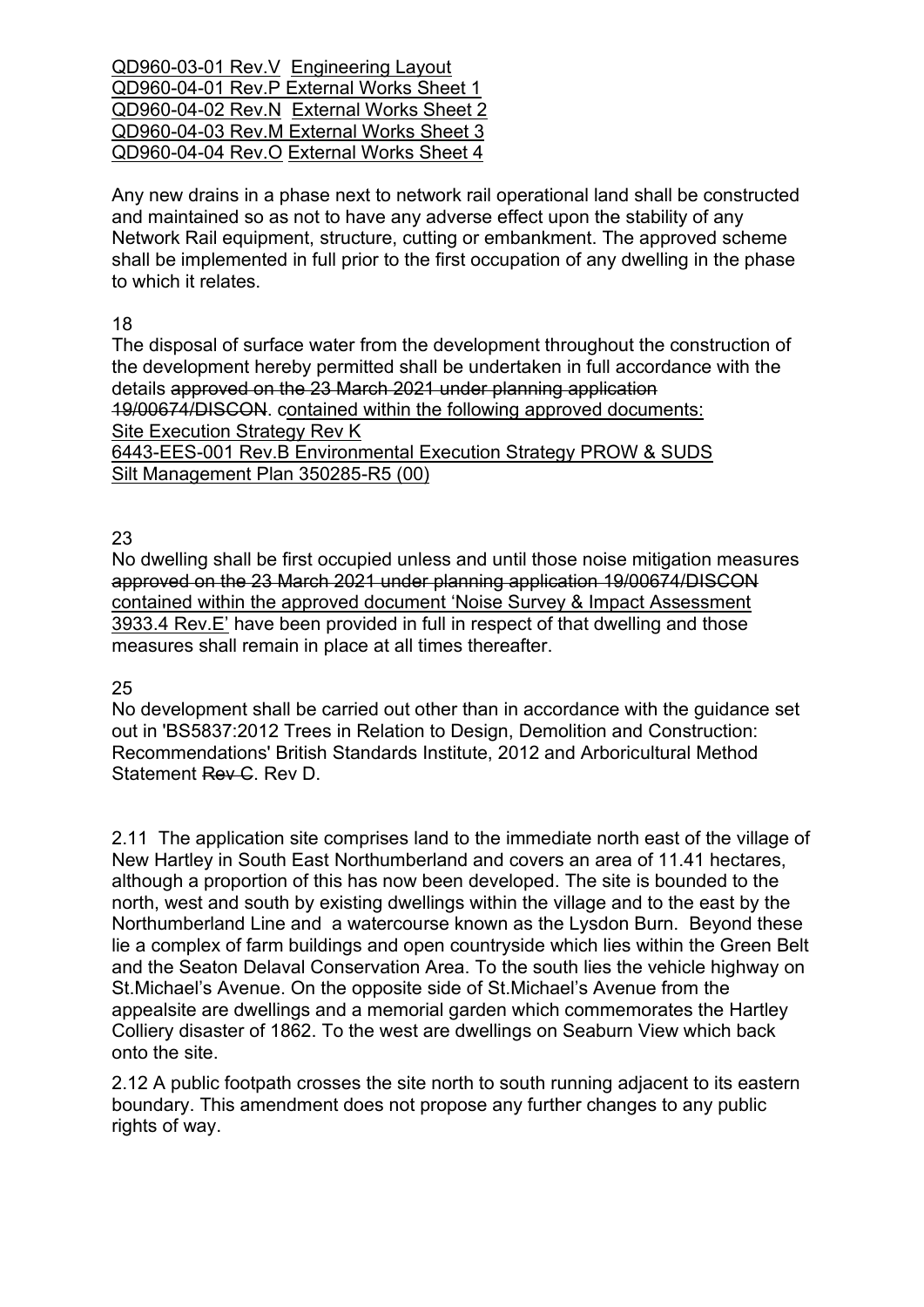### **3. Planning History**

### **Reference Number: 1**4/01223/FUL

Description: Proposed development of 286 residential dwellings with associated infrastructure and landscaping Status: WDN

### **Reference Number:** 14/01224/ADE

Description: Advertisement Consent: A range of fascia signs and elevated flags on entrance to the development Status: APPRET

#### **Reference Number:** 15/01182/FUL

Description: Proposed development of 285 residential dwellings with associatedinfrastructure and landscaping (amended details received 12/02/16) Status: Allowed at appeal

### **Reference Number:** 15/01183/ADE

Description: Advertisement consent for a range of fascia signs and elevated flags on entrance to the development Status: APPRET

### **Reference Number:** 18/02368/VARYCO

Description: Variation of Condition 2 (approved plans) pursuant to planning permission 15/01182/FUL in order to alter the layout and replace Folkstone house type with Maidstone house type. Status: PER

#### **Reference Number:** 19/00674/DISCON

Description: Discharge of Conditions Condition 3: ( Site Phasing Plan) Condition 5: (External Lighting) Condition 7 (Landscaping) Condition 9 (Site levels) Condition 11 (Highway maintenance) (Condition 14 (Refuse Storage Statement) 15 (Construction Method Statement) 16 (Surface Water drainage); Condition 17 (drainage feature maintenance), Condition 18: (Construction Phase Drainage Plan), Condition 19 (Lysdon Burn & pond works), Condition 21 (Ground contamination/remediation) Condition 24: (Noise Mitigation Statement) Condition 27 (Biodiversity Management Plan) Condition 28 (Renewables Statement) on approved Planning application (18/02368/VARYCO) (as amended 18/03/2019) Status: PER

### **Reference Number:** 20/00003/DISCON

Description: Discharge of conditions 17 (surface water drainage), 19 (surface water connection), 30 (highway mitigation) and 31 (highway works) of application 18/02368/VARYCO Status: CONREF

### **Reference Number:** 20/03342/VARYCO

Description: Variation of conditions 2 (plans), 8 (boundary treatment) and 26 (tree protection) pursuant to planning permission 18/02368/VARYCO In connection with amendment of layout and house types including provision of hipped roofs to all dwellings Status: PER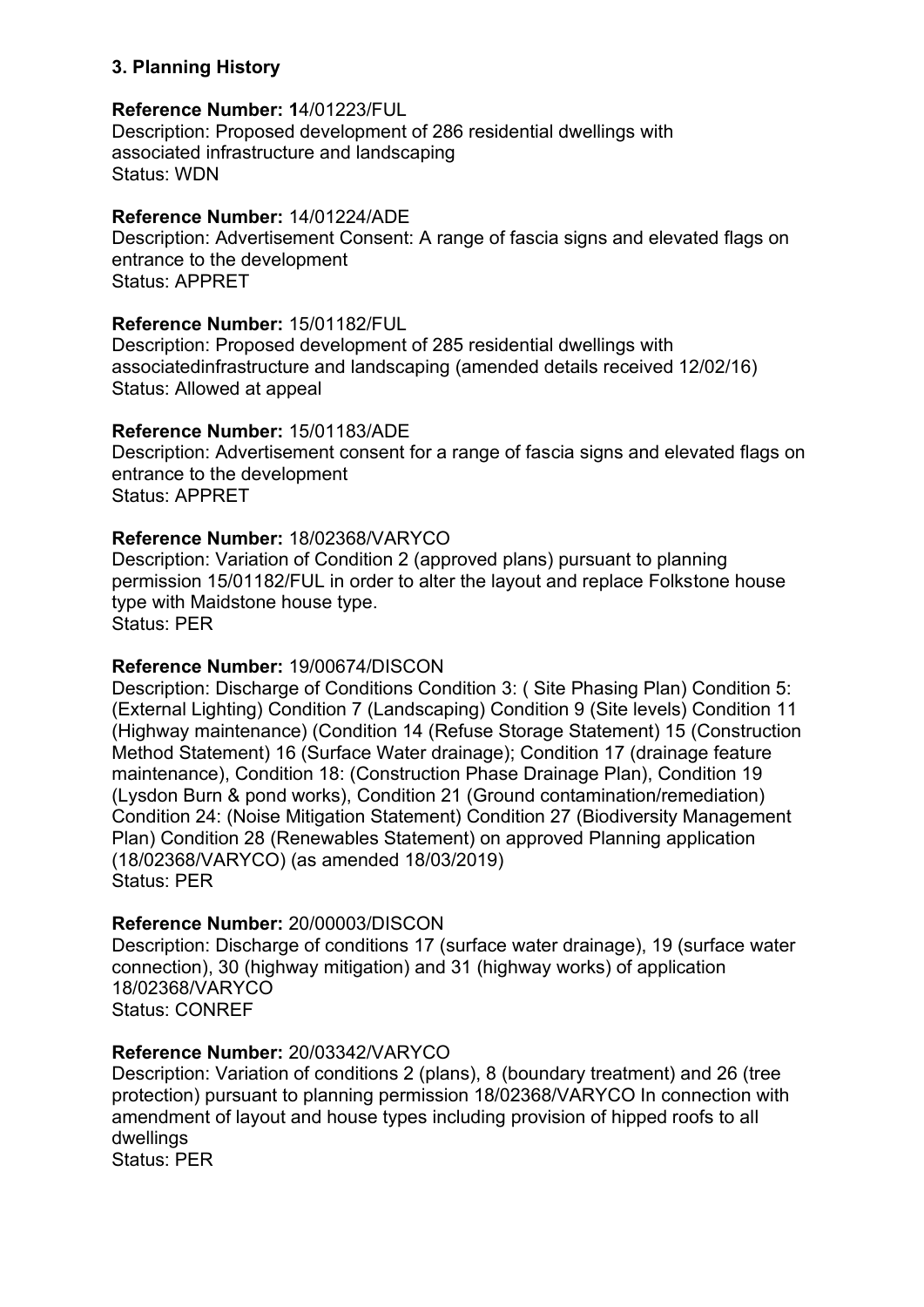## **Appeals**

Reference Number: 16/00062/REFUSE Description: Proposed development of 285 residential dwellings with associated infrastructure and landscaping (amended details received 12/02/16) Status: ALLOW

## **Reference Number:** 21/02457/DISCON

Description: Discharge of conditions 12 (Framework Travel plan) and 20 (Public Right of Way) on approved application 21/02638/VARYCO Status: PER

## **Reference Number:** 21/02638/VARYCO

Description: Variation of condition 15 of planning permission 20/03342/VARYCO to amend construction delivery hours in respect of development for 285 dwellings with associated infrastructure and landscaping. Status: PER

## **Reference Number:** 21/04137/DISCON

Description: Partial Discharge in respect of plots 276-285 only of condition 21(full closure report) on approved application 21/02638/VARYCO. Status: PER

| <b>County Ecologist</b>    | 1) Objection – withdraw/refuse; the following information is     |  |  |
|----------------------------|------------------------------------------------------------------|--|--|
|                            | required to support any resubmission: Revised landscape          |  |  |
|                            | plans and a written justification of proposed wildlife           |  |  |
|                            | habitats and features.                                           |  |  |
|                            | 2) No objection- subject to conditions and a section 106         |  |  |
|                            | requiring a contribution towards Coastal Mitigation              |  |  |
| <b>Lead Local Flood</b>    | No objections subject to conditions.                             |  |  |
| <b>Authority (LLFA)</b>    |                                                                  |  |  |
| <b>Education - Schools</b> | No contributions required. No further comments or objections     |  |  |
|                            | in relation to this request subject to their being no changes to |  |  |
|                            | the S106 agreement in place.                                     |  |  |
| <b>Health Care CG</b>      | £122,700 required for 184 and £191,100 required for 285.         |  |  |
|                            |                                                                  |  |  |
| South SE Tree And          | No response received.                                            |  |  |
| <b>Woodland Officer</b>    |                                                                  |  |  |
| Seaton Valley Parish       | <b>OBJECTION</b>                                                 |  |  |
| Council                    | The Council is concerned that the new proposed mix of house      |  |  |
|                            | types and changes to the layout of                               |  |  |
|                            | the estate will be detrimental to the quality of the development |  |  |
|                            | for the following reasons:                                       |  |  |
|                            | Recent housing needs surveys have shown that New Hartley is      |  |  |
|                            | in need of smaller house types the new proposals replace 14      |  |  |
|                            | two bedroom house types with 3 and 4 bedroom house types,        |  |  |
|                            | and the new proposals eat into the open public and green         |  |  |
|                            | spaces that were a feature of the original                       |  |  |
|                            | plans, indeed the main public space feature, the Belvedere,      |  |  |
|                            | has been completely removed from                                 |  |  |

## **4. Consultee Responses**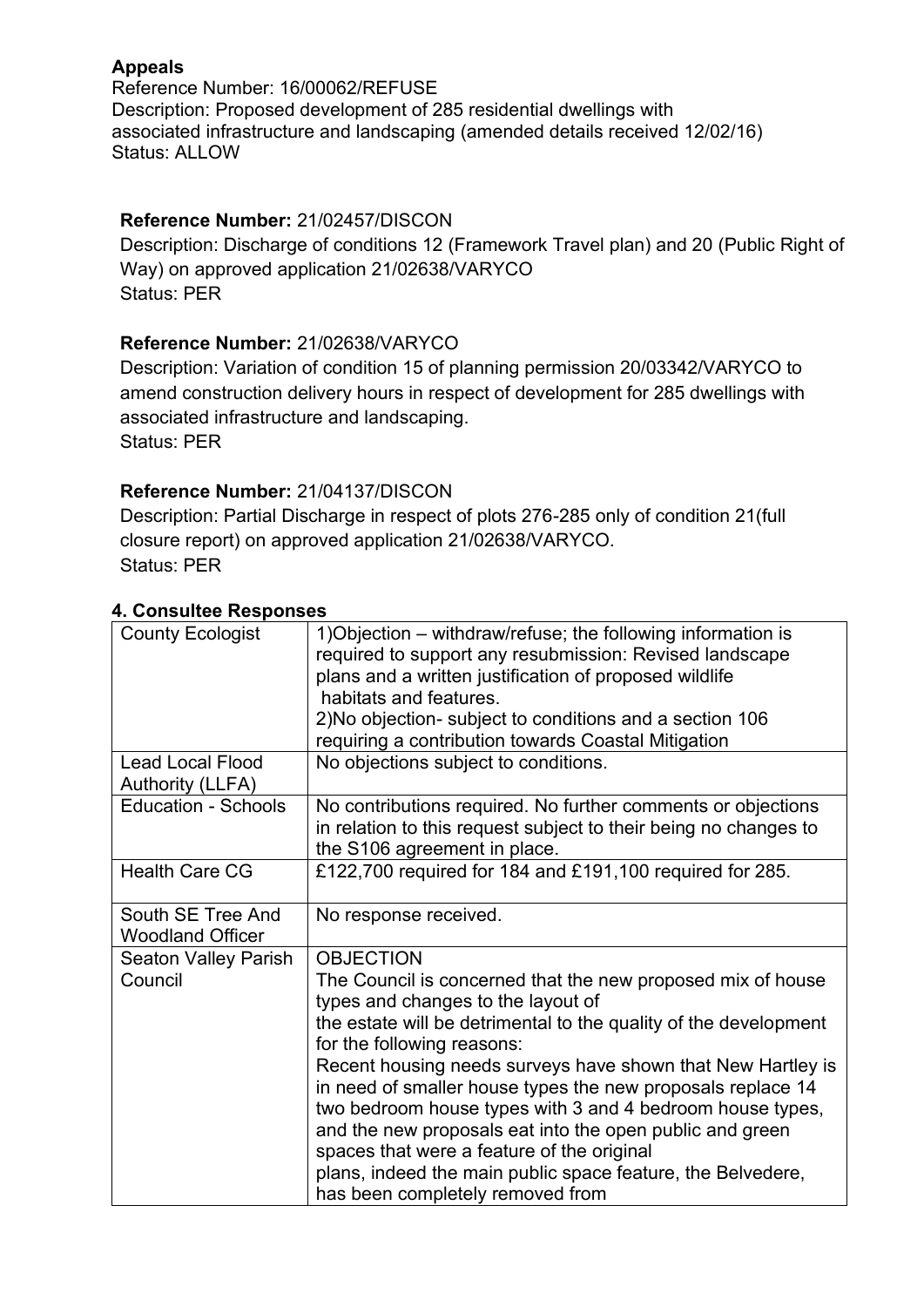|                             | the new plans.<br>This development was only granted planning permission after<br>going through a long and arduous<br>Public Inquiry and was sold by the developers on the basis of<br>the quality of its design and its<br>generous inclusion of public open spaces. The Council feels<br>that both of these qualities will be<br>severely reduced if the proposals included in this new<br>application are approved. |
|-----------------------------|-----------------------------------------------------------------------------------------------------------------------------------------------------------------------------------------------------------------------------------------------------------------------------------------------------------------------------------------------------------------------------------------------------------------------|
| Highways                    | 1) Concerns could be overcome by submission and approval of<br>amended plans or additional information before any permission<br>is granted.<br>2) Concerns could be overcome by submission and approval of<br>amended plans or additional information before any permission<br>is granted.<br>3) All issues raised in the previous HDM comments regarding<br>condition 2 have been addressed.                         |
| <b>Network Rail</b>         | No response received.                                                                                                                                                                                                                                                                                                                                                                                                 |
| <b>Public Protection</b>    | No objection.                                                                                                                                                                                                                                                                                                                                                                                                         |
| Northumbrian Water<br>Ltd   | The drainage layouts submitted to this application correspond<br>with our agreed drainage connection points, i.e. that surface<br>water will discharge to the Lysdon Pond at a restricted rate of<br>15.7l/s (as shown on QD960-03-01 Rev S dated 1/10/21) and<br>the foul flows will connect downstream of manhole 7005 (as<br>shown on QD960-03-02 Rev F dated 4/10/21).                                            |
| <b>Affordable Housing</b>   | A plan is needed for the AH scheme, but it doesn't have to be<br>with another DoV. The approval can be done via an AH<br>scheme submission. We are satisfied that the overall AH offer<br>is in line with expectations and requirements.                                                                                                                                                                              |
| <b>County Archaeologist</b> | The application seeks variations to a number of conditions<br>attached to the existing permission.<br>The conditions in question do not relate to matters of<br>archaeology. I therefore have no observations to make on this<br>application.                                                                                                                                                                         |

## **5. Public Responses**

## Neighbour Notification

| Number of Neighbours Notified | 113 |
|-------------------------------|-----|
| Number of Objections          | 16  |
| Number of Support             |     |
| Number of General Comments    |     |

## **Notices**

Stat Pub & PROW 10/1/22 News Post Leader 26th November 2021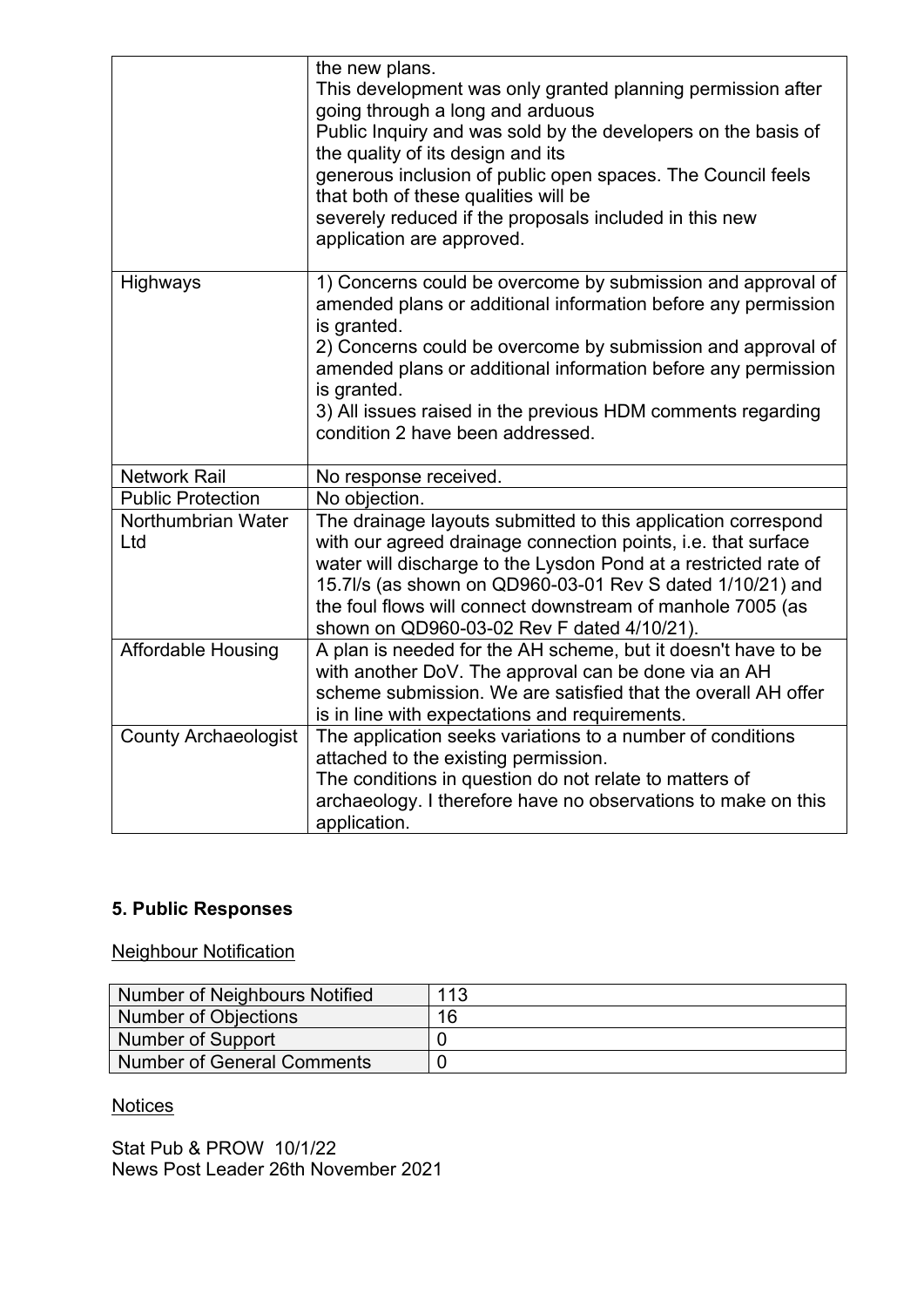### Summary of Responses:

16 letters of objection have been received (including 2 letters from 4 households (8 in total, and 3 from 1 household) which raise the following concerns:

- The design philosophy as described in the original Design and Access Statement of this estate has been destroyed in favour maximising property footprint. With no defined character and removes what should have been the feature area of the Belvedere

- The housing needs identified by Northumberland County Council were for 1 and 2 bedroomed housing, yet this change has reduced this further with the removal of 14 2-bedroomed properties in favour of more 3- and 4-bedroom properties. So, no mixed or balanced community being created, which will be unaffordable to the local population

- The revised road layout is both featureless and circuitous.

- Residents in the northern part of the

site will find it more attractive to access their properties via Seaburn Avenue rather than St Michael's Avenue. Whilst Seaburn Avenue is intended only for emergency use, the likelihood of this being successfully retained is difficult to envisage.

- Public Open Space within the development has been reduced, roads have been increased, and building footprints have increased by a further. All this results in an increase in impermeable area with no submitted evidence that the impact on the surface water drainage system has been evaluated. There were three substantial areas of PoS within the development that were characterised as 'designated areas' to 'promote informal recreation'

- (extract from Design and Access Statement Core Document 2.3 2016 Planning Appeal) These three 'designated areas' consisted of ….two traditional open spaces that provide areas that are characteristic of village greens. The third, The Belvedere.. provides a strong, unique focal point to the scheme, giving instant character - Concerns over design of public open space.

-Parking standards are not met.

- Change in boundary treatment opposite Plots 104 - 108 on the

northern boundary of the site, with Hastings Terrace. This is now a simple close boarded fence whereas originally it was a wall, later modified to a wall and fence.

- The Site Execution Strategy still does not reflect the current programme of work being undertaken and many key timescales are still TBC.

- Current works are not being undertaken in complete accordance with the submitted plans.

- No details have been submitted in terms of proposed changes to the conditions. -Variations of the plans greatly reduce green space – reduces character, fewer places to play, and reduced areas for socialising,

- Removal of most of the green space in the central parts of the development will impact both the amenity of the new residents and increase surface water runoff. Impermeable area has now been increased by 17% (nearly 1/5th) and yet astonishingly there has been no new flood risk assessment.

- The removal of a full stretch of swales at the north eastern boundary will have an impact on water runoff and potential pollution into the adjacent pond/Lysdon burn. - Impermeable area now requiring storage for additional runoff is well in excess of the originally assessed 4.82 ha and no amendments have been made to the approved drainage strategy to confirm that this storage is still provided

- The new layout appears to introduce additional houses that will overlook the small plot of bungalows at the northern boundary (Hastings Terrace-addressed bungalows)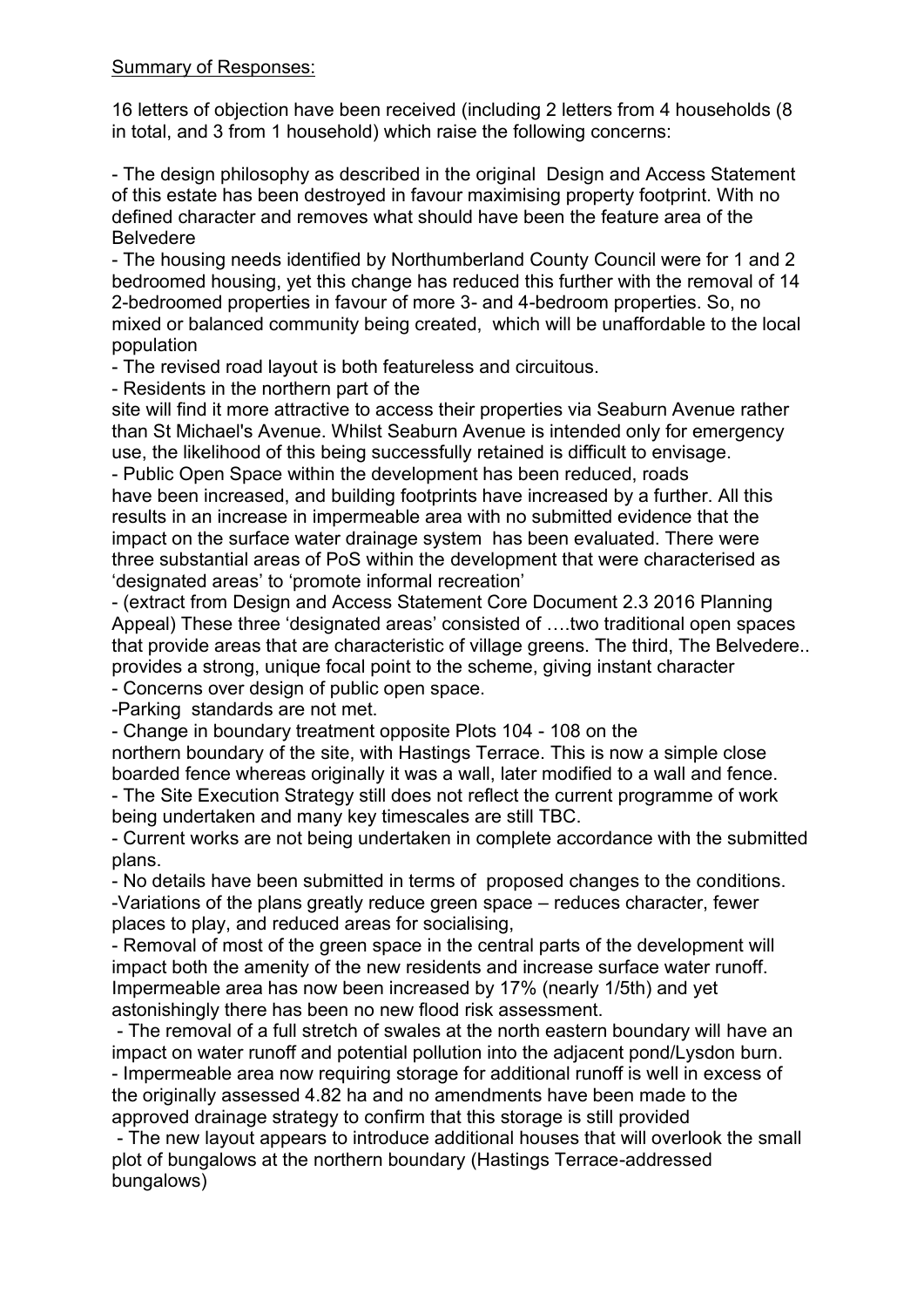-This will increase the number of cars on the site. Which in turn will make parking even worse in the village

-The off site sewage still is not connected to the main sewer system - There needs to be bollards etc to stop people driving over the path onto St Michael's Ave. from the site which has been witnessed.

-the range of housing needs identified at the onset of the planning phase of this development did seem to consider the needs of the village. Certainly affordability was key in approving this planning application.

- There will be no 'balanced community' no safe places for children to play and interact with friends and certainly no unique character to the development with the loss of it's main focal point; The Belvedere.

-Its incorrect to increase the building footprint which not only adds to the flood risk but also contributes to the contaminants f

- The increase the population of the village and add additional strain on its poor amenities which are already bursting at the seams.

-In the run up to the planning appeal in June 2017, considerable time and effort was put into formulating the response to Barratts from Seaton Valley Community Council and the New Hartley Residents Group.

-Having identified a need for a specific mix of affordable and DMV house types backed by robust evidence from NCC, Barratts now seek to alter this mix of houses without having supplied any facts or figures to support the need for changing them,other than to create more profit- This new variation seeks to reduce the number of 2 bed properties by 14 and replace them with 3 and 4 bed properties. This is not what is needed in New Hartley as the evidence proves. I am also shocked and concerned that there has been no comment from Housing on these quite dramatic changes.

-Northumberland County Council are in danger of being shown as inept in their ability to manage new developments and leave themselves vulnerable to subsequent claims

-No one seems to have considered the need for school places which these larger houses are likely to need

-Pumping station not installed. .

Cllr David Ferguson also objects stating:

These changes would see additional 3 & 4 bedroom houses built in place of 14 2 bedroom houses. As the site has almost 300 houses there is no need to replace much needed 2 bedroom houses.

The proposals also remove much of the public space which will remove the character from this development. Not only would this negatively affect appearance it could remove natural drainage.

## **6. Planning Policy**

6.1 Development Plan Policy

Seaton Valley Neighbourhood Plan 2021

Blyth Valley District Local Plan 1999 (BVDLP)

G9 – Development in countryside beyond Green Belt G10 – Development criteria in the countryside generally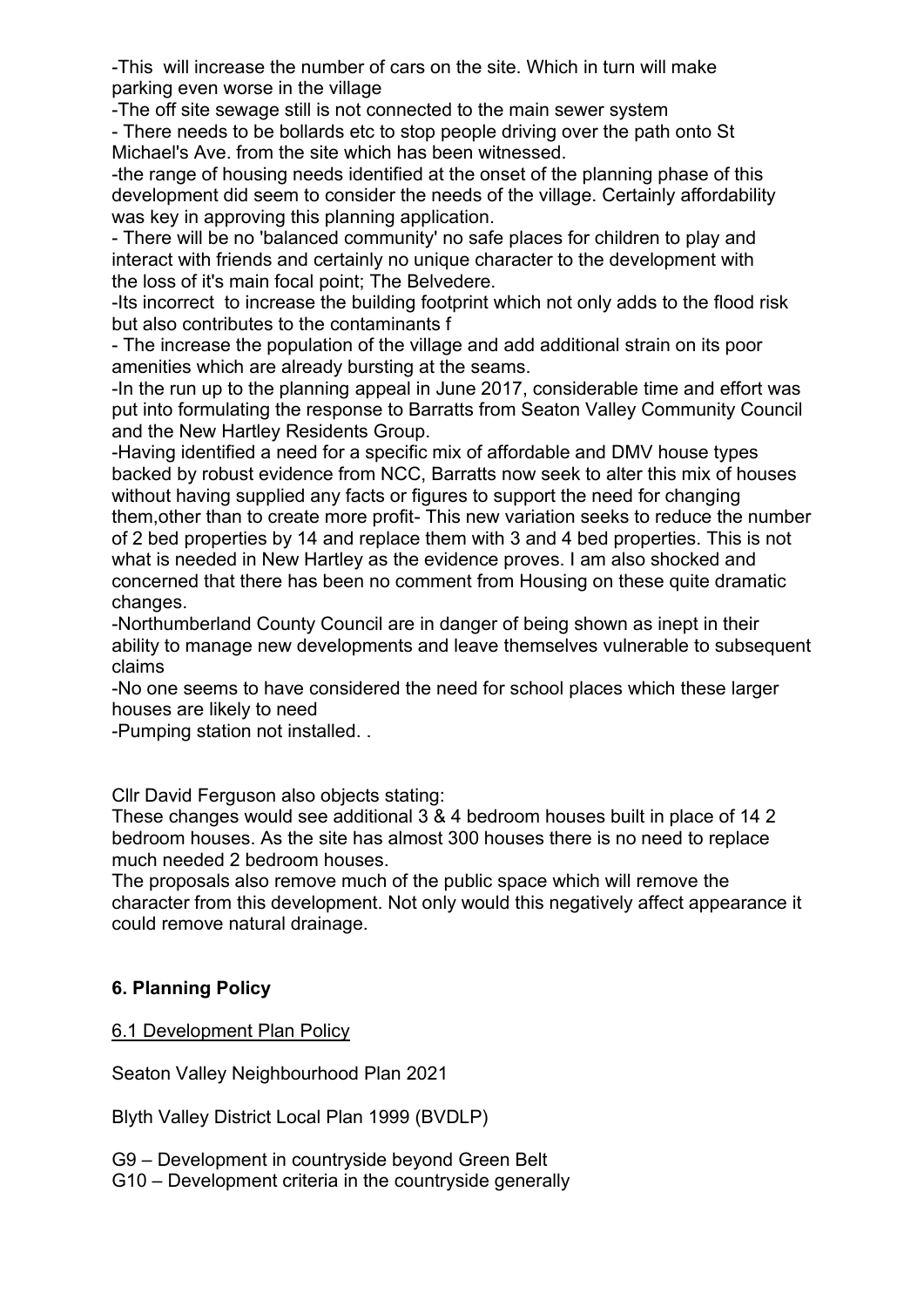H25 – Housing in countryside beyond Green Belt

E3 – Landscape: General approach

M10 – Road construction outside settlement limits

Blyth Valley Core Strategy 2007 (BVCS)

- SS1 Regeneration and spatial strategy
- SS2 Sequential Approach and Phasing
- SS3 Sustainability criteria
- H1 Housing provision

H3 Mix of Housing Development

ENV1 Natural Environment and Resources

ENV2 – Historic and built environment

A3 – Ashington Tyne and Blyth rail line

## Blyth Valley Development Control policies DPD 2007 (BVDPD)

- DC1 General Development
- DC2 Planning Obligations
- DC5 Housing Windfall Sites
- DC11 Planning for Sustainable Travel
- DC16 Biodiversity
- DC17 Landscape: General Protection & Restoration
- DC19 Drainage and Flood Risk
- DC21 Pollution Control
- DC22 Noise Pollution
- DC23 Conservation Area
- DC27 Design of New Developments

## 6.2 National Planning Policy

National Planning Policy Framework (2019) National Planning Practice Guidance

### 6.3 Other Documents/Strategies

Northumberland Local Plan - Publication Draft Plan (Regulation 19) (Jan 2019) as amended by Main Modifications recommended in the Inspectors' Report (January 2022)

- STP1 Spatial Strategy
- STP2 Presumption in favour of sustainable development
- STP3 Principles of sustainable development
- STP4 Climate change mitigation and adaptation
- HOU2 Provision of new residential development
- HOU4 Housing development site allocations
- HOU5 Housing types and mix
- HOU6 Affordable housing provision
- HOU9 Residential development management
- QOP1 Design principles
- QOP2 Good design and amenity
- QOP4 Landscaping and trees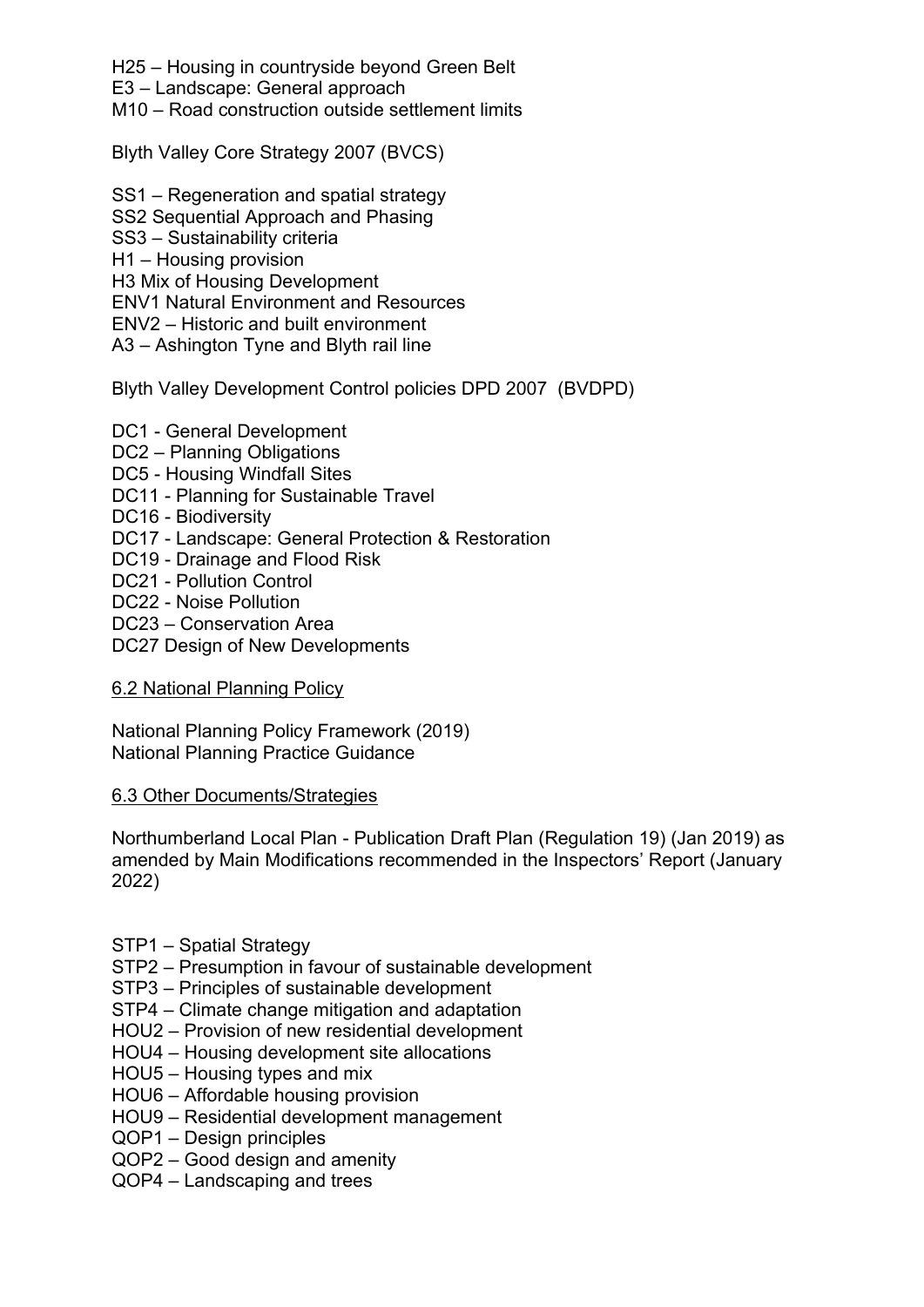QOP5 – Sustainable design and construction

TRA1 – Promoting sustainable connections

- TRA2 The effects of development on the transport network
- TRA4 Parking provision in new development
- ENV2 Biodiversity and geodiversity
- ENV3 Landscape
- ENV7 Historic environment and heritage assets
- WAT2 Water supply and sewerage
- WAT3 Flooding
- WAT4 Sustainable Drainage Systems
- POL1 Unstable and contaminated land
- POL2 Pollution and air, soil and water quality
- INF1 Delivering development related infrastructure
- INF5 Open space and facilities for sport and recreation
- INF6 Planning obligations

### **7. Appraisal**

7.1 In respect of Section 73 applications such as this the planning legislation states that the local planning authority shall consider only the question of the conditions subject to which planning permission should be granted, and if they decide that planning permission should be granted subject to conditions differing from those subject to which the previous permission was granted, or that it should be granted unconditionally, they shall grant planning permission accordingly, and if they decide that planning permission should be granted subject to the same conditions as those subject to which the previous permission was granted, they shall refuse the application.

7.2 If a Section 73 application is approved the end result is that a new planning permission is granted in respect of the development in its entirety albeit subject to differently worded conditions.

7.3 In assessing applications such as this regard must also be had once again to the merits or otherwise of the proposed development as a whole in planning terms.

7.4 In accordance with Section 38 (6) of the Planning and Compulsory Purchase Act 2004, planning applications should be determined in accordance with the development plan, unless material considerations indicate otherwise. In this case the development plan comprises the policies as set out above. The National Planning Policy Framework (NPPF) (2021) and Planning Practice Guidance (PPG) are material considerations in determining this application.

7.5 Paragraph 48 of the NPPF states that weight can be given to policies contained in emerging plans dependent upon three criteria: the stage of preparation of the plan; the extent to which there are unresolved objections to policies within the plan; and the degree of consistency with the NPPF. The independent examination of the Northumberland Local Plan (NLP) has concluded, and the Inspectors' report is published on the Council's website. The Inspectors consider that subject to a number of recommended Main Modifications, the NLP is 'sound' and provides an appropriate basis for the planning of the County. The Plan is in the final stage of preparation, there are no unresolved objections, and the Plan is consistent with national policy, and therefore significant weight can be given to the policies in the NLP.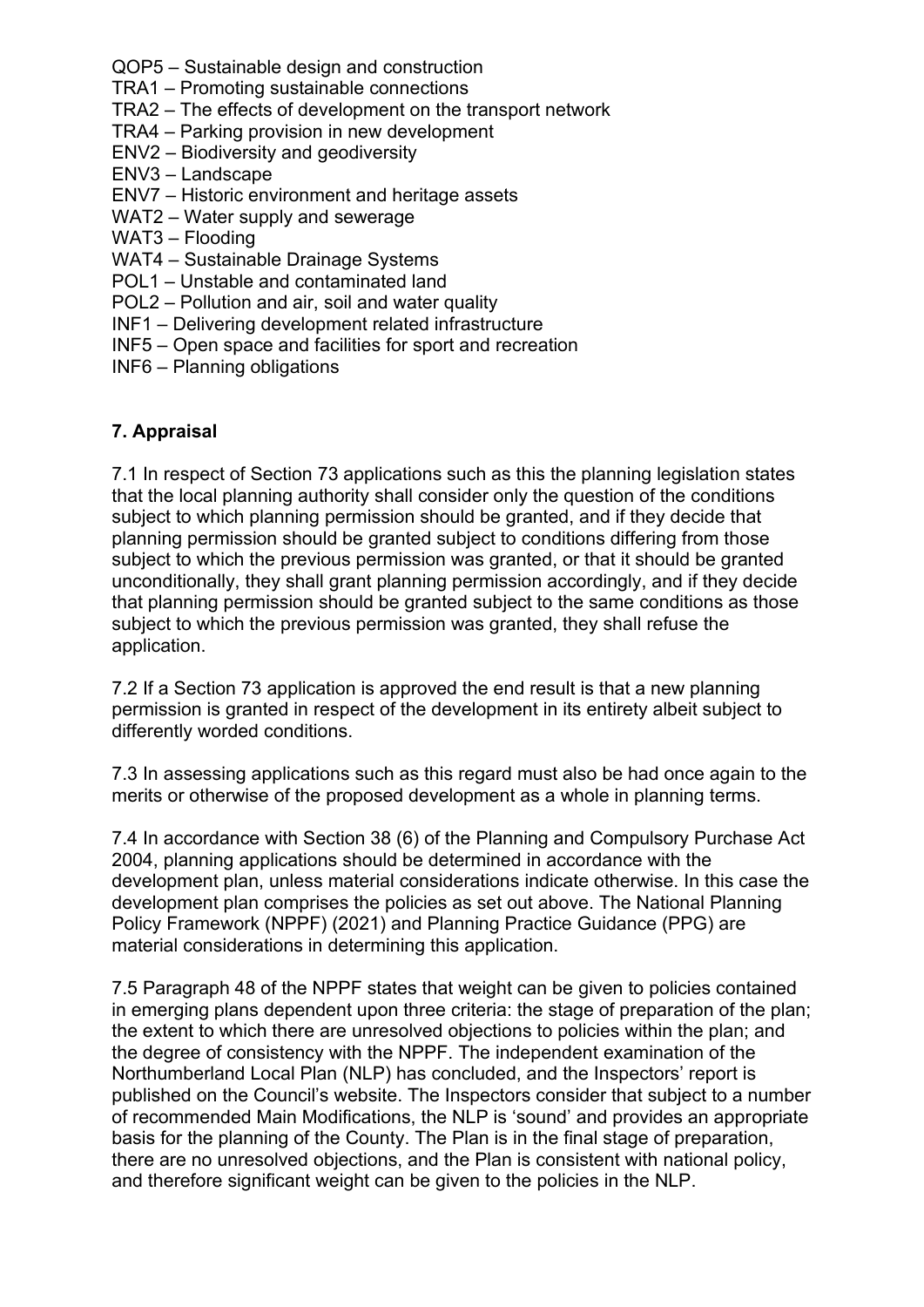7.6 Having regard to the requirements of Section 38(6) of the Planning and Compulsory Purchase Act 2004, the relevant development plan policies, relevant guidance and all other material planning considerations, including representations received, it is considered that the main planning issues raised relate to:

- Principle of development
- Section 106 agreement
- Housing Mix and Affordable Housing
- Design, layout and residential impact
- Layout and Impact on Character and Appearance of the Area
- Residential Amenity
- Highway impact
- Drainage and flooding
- Biodiversity

### Principle of development

7.7 The site already has full planning permission for up to 285 dwellings. This is an extant permission and works have commenced. There are 29 completions as of today and 6 more houses are programmed to be completed in the next 2 weeks. Having regard to the above planning policy considerations it is not considered that circumstances have changed regarding the acceptability in principle of the proposed development. For the purposes of the Seaton Valley Neighbourhood Plan, the application site does not impinge either upon any areas of protected open space either and therefore there is no conflict with this plan. In addition the site already has extant permission and thus contributes to the county's supply of committed housing sites summarised in Table 7.2 of the new Local Plan, and thus already contributes towards meeting the county's minimum housing requirement in Policy HOU2 and the Seaton Valley neighbourhood area requirement in Policy HOU3. Overall, the principle of development on the site is therefore considered to be acceptable and the site is a suitable location for new development, subject to other elements of the development being acceptable as discussed later in this report.

#### Section 106 agreement

7.8 Planning Permission reference 20/03342/VARYCO, which the previous application varied, was accompanied by a deed of variation to the original Section 106 Agreement which included a clause that results in any future Section 73 applications such as this being bound by the terms of that existing agreement. As such the original section 106 remains in force which secures affordable housing provision and off-site highway improvement works. Whilst Education and Healthcare have asked for contributions under this application, in this case as works have clearly started and the earlier permissions could be implemented, that there is no increase in housing number and that the policy requirement for these contributions has not changed since the original application was considered and the principle of development has already been agreed with the original application, it would be unreasonable to ask for these contributions. In addition only those changes proposed under a section 73 application need to be reconsidered.

### *Coastal Mitigation*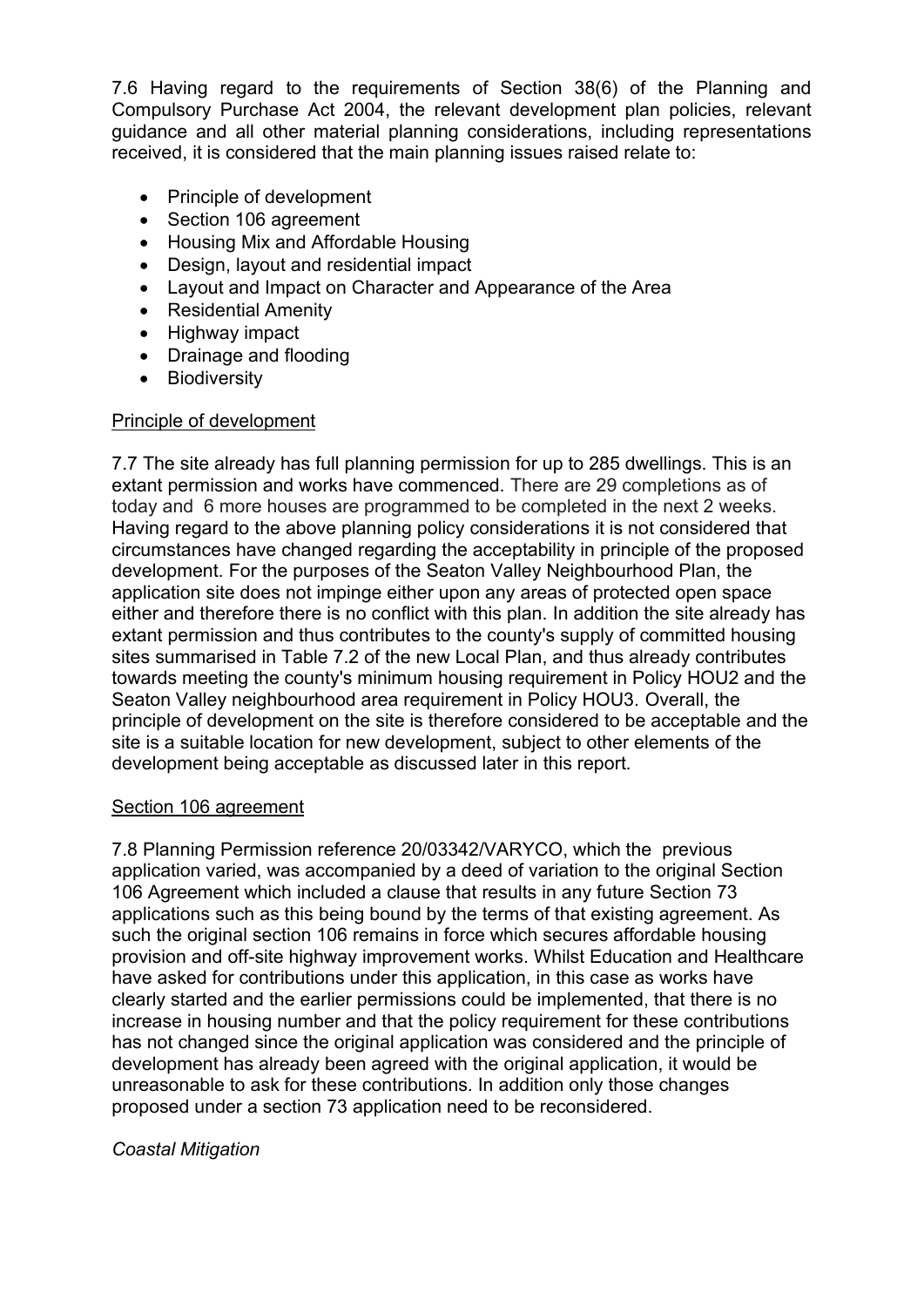7.9 Whilst other contributions have not been sought under this application, since the original planning application, circumstances regarding the impact of the development to the nearby protected sites have changed. Case law has altered the way we undertake Habitat regulations Assessments and Natural England advice about recreational disturbance to SSSI and SPA birds (interest features and qualifying features) has changed. Our former HRA and SSSI assessments are no longer legally sound and therefore the following will apply: As this is a proposed residential development within 10km of the coast, consideration will need to be given to the impact of increased recreational disturbance to bird species that are interest features of the coastal SSSIs and European sites, and increased recreational pressure on dune grasslands which are similarly protected.

7.10 When developers apply for planning permission for new residential development within the coastal zone of influence, the LPA has to fulfil its obligations under the Wildlife and Countryside Act (for SSSIs) and the Conservation of Habitats and Species Regulations (for SPAs, SACs and Ramsar Sites), by ensuring that the development will not have adverse impacts on designated sites. Until now, we have required the developer to devise suitable mitigation, supported by survey work that they have commissioned. However, due to growing concerns about the effectiveness of mitigation that does not include direct management of the protected areas themselves, the Council has introduced a scheme whereby developers can pay a contribution into a strategic mitigation service which will be used to fund coastal wardens who will provide the necessary mitigation.

7.11 Contribution to the Coastal Mitigation Service enables a conclusion of no adverse effect on site integrity to be reached when a planning application is subject to appropriate assessment, without the developer having to commission any survey or mitigation work. Similarly it enables a conclusion of no adverse effect on the interest features of coastal SSSIs. The contribution for major developments (10 or more units) is set at £615 per unit within 7km of the coast and £307 per unit for those between 7-10km of the coast. Minor developments of 9 units or less contribute £615 per unit within 7km of the coast but are exempt beyond that. This is secured by a S.106 agreement payable on first occupation, or by unilateral undertaking payable prior to commencement for schemes that do not otherwise have S.106 agreements. In this case £615 is required for each dwelling (285) which amount to £175,275 and the applicant has agreed to this payment by either a unilateral undertaking or section 106.

7.12 A class Habitat Regulations Assessment has been agreed with Natural England and applies to all developments where a contribution to the Coastal Mitigation Service has been agreed. Consequently there is no need to complete an individual HRA for each scheme, unless additional impacts to recreational disturbance are likely.

### Housing Mix and Affordable Housing

7.13 The NPPF advises that to deliver a wide choice of high quality homes Local Planning Authorities should plan for a mix of housing based on current and future demographic trends, market trends and the needs of different groups in the community. It goes on to state that Local Planning Authorities should identify the range of tenure and range of housing that is required and provide affordable housing in accordance with need.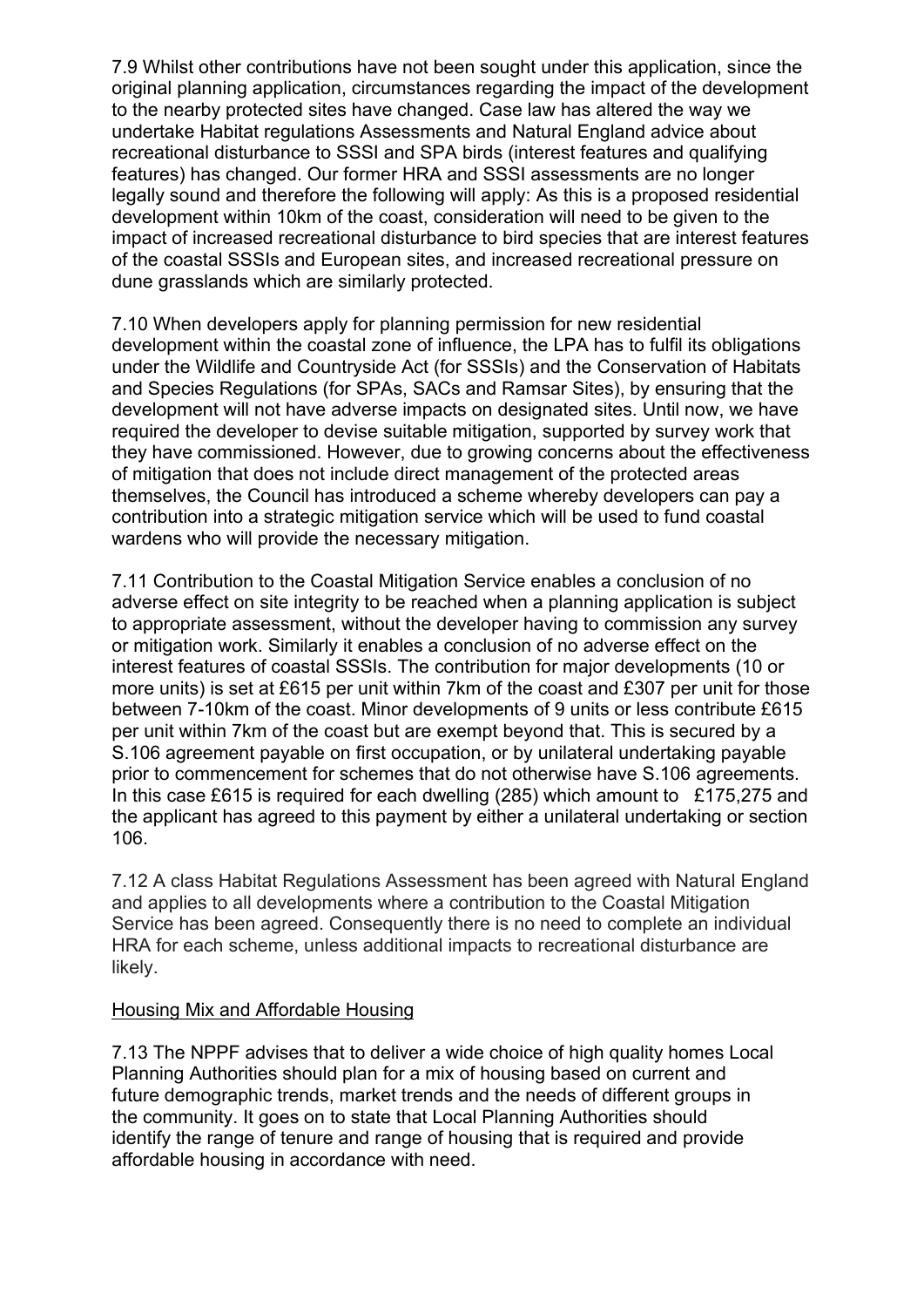7.14 Policy H3 of the Blyth Valley Core Strategy likewise seeks to promote a mix of unit types and tenures on new housing developments. This is reflected also by emerging Local Plan Policy HOU5. A mix of dwelling types and sizes continue to be proposed in respect of this amended scheme.

7.15 This planning application does not propose any changes to the dwelling numbers or house types but it does propose a change to the mix of dwellings. A revised layout has been produced, relating to 184 plots, with the other 101 units remaining fixed 'as approved', which includes those houses that have already been built. The proposed mix of the revised area is as follows:

- 28no. 2-bedroom dwellings (15.2 %); (a reduction by 14 units from 19%)
- 83no. 3-bedroom dwellings (45.1 %); (an increase by 3 units)
- 73no. 4-bedroom dwellings (39.7 %). (an increase by 11 units)

7.16 In terms of the new mix a number of objections have been received regarding the reduction in the amount of 2 bedroom dwellings and that the amount of larger homes has been increased, citing that there will be less affordable dwellings for local people and the aim is to increase the profits of the developer. In response to this the applicant has confirmed that 'construction started on site in December 2020 and the development is performing well in terms of sales and plot reservations. However, there is now a clearer understanding of market demand in this location, and this has led to a reconsideration of the proposed house types across the future phase of the approved scheme.' The impact of the COVID-19 pandemic has also had a significant influence. The applicant states the demand has never been higher for larger properties with private gardens and this is demonstrated by reports from the sales team on site at the development, known as 'Church Fields', where there is a high demand for larger family homes and it is also very notable that many prospective purchasers are now looking for additional space to allow for home working office space. As such the local housing market has changed since 2015 when the scheme was initially designed.

7.17 This change is therefore in response to the market demand at the site. Notwithstanding this the reduction just relates to this part of the site the application is covering, not the whole site where there are also other two bedroomed properties. In total there are still 40 two bedroomed properties across the whole site. 33 of these will be affordable. Therefore taking this reduction in terms of the total 285 dwellings, this does not amount to a significant decrease.

7.18 In addition whilst concerns have been received regarding a reduction in the number of affordable housing, this is not the case. No changes are proposed to the total number, size or tenure of the proposed affordable housing which remains at 43no. units including 33no. 2-bed homes and 10no. 3-bed homes as per the latest approved scheme. Housing have also been consulted and have no objections to this proposal, stating they are happy with the statement and the schedule as they have clarified there is no change to the Affordable Housing offer in terms of numbers and tenures.

7.19 Overall it is still considered that the mix of dwelling types and sizes continues to be acceptable in respect of this amended scheme.

Layout and Impact on Character and Appearance of the Area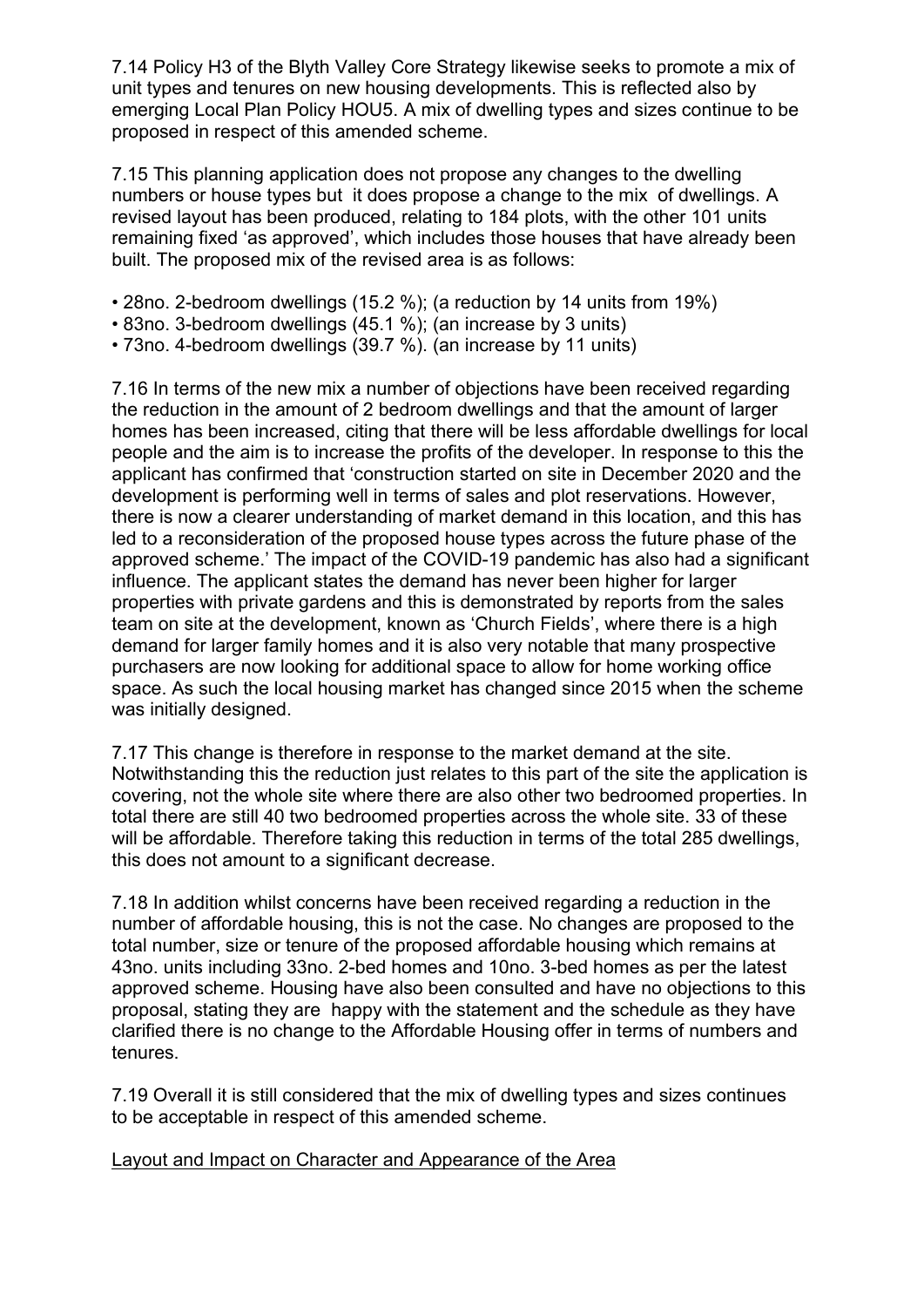7.20 The Government attaches great importance to the design of the built environment and, through the NPPF, recognises that good design is a key aspect of sustainable development which is indivisible from good planning and should contribute positively to making places better for people. The NPPF stresses 'The creation of high quality, beautiful and sustainable buildings and places is fundamental to what the planning and development process should achieve. Good design is a key aspect of sustainable development, creates better places in which to live and work and helps make development acceptable to communities.' It is stated that 'Development that is not well designed should be refused, especially where it fails to reflect local design policies and government guidance on design.' It also states that 'Local planning authorities should seek to ensure that the quality of approved development is not materially diminished between permission and completion, as a result of changes being made to the permitted scheme.' Such NPPF Principles are carried through into Policy DC27 of the Blyth Valley Development Control Policies DPD whilst Policy E3 of the BVDLP and Policy DC17 of the BVDPD seek to safeguard and enhance landscape character. Emerging Local Plan Policies QOP1 and QOP2 also seek to promote high quality design which are now given significant weight.

7.21 The changes proposed include a revised road layout. Whilst this does mean a number of plots have changed position notably, many of the plots are also in very similar positions. Whilst house types have also changed on some plots too the scheme does not actually introduce new house types to those already approved.

7.22 Notwithstanding this objections have been received regarding the revised layout. One of the major changes has been to the design of the open space and objections have been received in this regard stating the open space has been reduced from the previously approved scheme and reference is made to the original appeal and that this feature removes what should have been the feature area of the Belvedere- a circular conical landscaped area. The applicant was notified of these concerns and they have provided some clarification. This sets out the 'public open space on the proposed revised layout covers an area of 2.91ha across the full site, compared to the last approved layout (1430.01 Rev.A4) which included 3.0ha of POS or the original layout (1430.01 Rev.R) which included 2.92ha and as such there is effectively no change against the original layout and only a very minor reduction from the last approved layout.'

7.23 Upon entering New Hartley from the south, the scheme does still retain the previously approved areas of open space to the southern and western boundaries which are currently under construction. The revised layout provides a near continuous green corridor linking the site together with a pedestrian link meandering along the north/south line from the crescent public open space (POS) near the entrance.

7.24 In addition, in terms of the changes to the open space, whilst it does appear different, the applicant has improved the quality of the POS, and plans have been prepared to supersede those included in the initial submission. Improvements have been made both in terms of biodiversity gains and its recreational value, over and above that which formed part of the approved scheme, including -enhanced wildlife friendly landscape features have been added and large areas of wildflower meadow, 13no. additional native species trees and 522m of native hedges are now proposed, where previously there was none. Additional street trees have been added, responding to the Councils concerns in relation to the NPPF guidance on the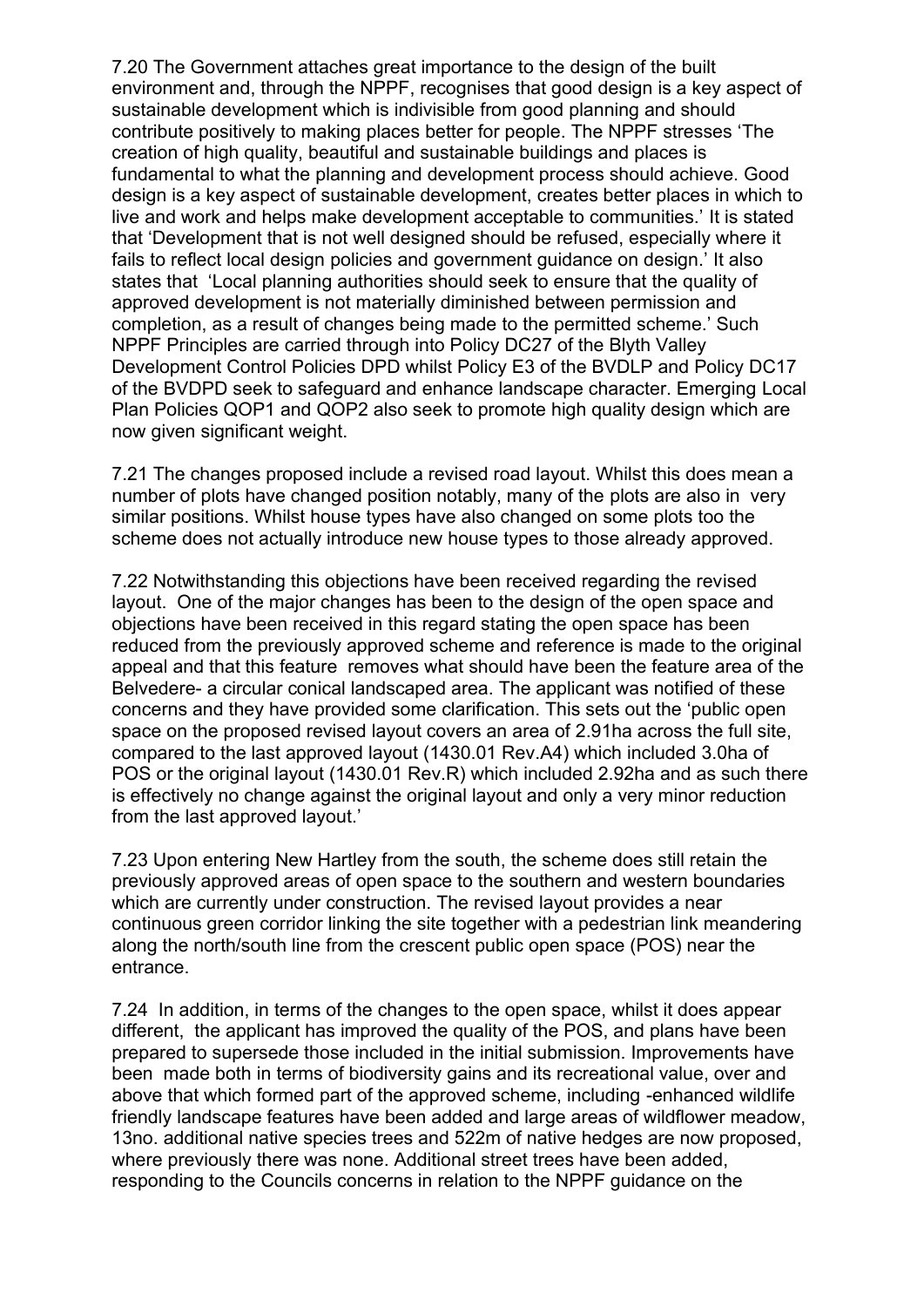character and quality of urban environments and tree lined streets. Outside of plots 148-152 and 130, a sensory planting mix, trees, hedgerows, footpaths and benches are proposed to support meaningful use of the POS, creating a feeling of enclosure and provide a pleasant landscaped walk through the development and supporting the health and well-being the local community. Outside of plots 130-133 natural play facilities are also now proposed to encourage physical activity for a range of users, where no play facilities were previously proposed. The revision thus now creates areas of open space along footpath corridors, which are enclosed by houses rather than roads making them more user friendly and attractive and they have greater ecological benefits. The further tree planting will also help to enhance the appearance of the site and the play area will provide a feature for children to play where none was proposed before.

7.25 In terms of the emerging plan and Appendix H which sets out open space requirements the proposal would also exceed the amount of on site amenity space required significantly, as across the overall site only 7200 sq m is required compared to the 2.91 ha provided. A play area which would consist of a trim trail would be provided too, although whilst this may not be 1389 sq m in area, as required on this part of the site covered by 184 dwellings, it is considered that the open space provision which exceeds the requirement considerably would compensate for any short fall. It has been confirmed that in line with Appendix H for parks and gardens the off site contribution would be £143,067 for the cost of provision per sq m plus 5 years maintenance per sq m. This is based on only that part of the site this application seeks to amend which covers 184 of the 285 dwellings. However for the same reasons that Education and Health contributions have not been sought and in particular as there is an extant permission for this site for the same amount of houses that could be implemented it is considered it would be unreasonable to ask for this in this instance.

7.26 Whilst objections have also been received regarding the proposed boundary treatment, specifically in the northwest corner of the site adjacent to Hastings Terrace, as a timber fence was shown on the submitted plan instead of the previously approved wall topped with fence, the applicant has acknowledged this discrepancy and updated the plans to now show a 1200mm high close boarded fence on top of 600mm wall in this location as per the previously approved boundary details (please see attached Drawing No. 2148.03.B).

7.27 Overall, it is considered the changes proposed to the layout would therefore, although be different, would not reduce the quality of what was originally proposed. The changes to the site layout and house types are considered acceptable in design terms and will not impact adversely in terms of the development as viewed from the surrounding area including the Conservation Area to the east. The proposal would therefore in this respect continue to be acceptable and in accordance with the NPPF, National Design Code and local plan policies.

### Residential Amenity Impact

7.28 There are residential properties sited immediately adjacent to the site. Having regard to the proposed layout and scale of development, it is considered that, a suitable form of development is achieved on the site that would not have unacceptable effects upon the privacy or amenity of adjacent residents. It is considered that whilst concern has been raised over impact on privacy on some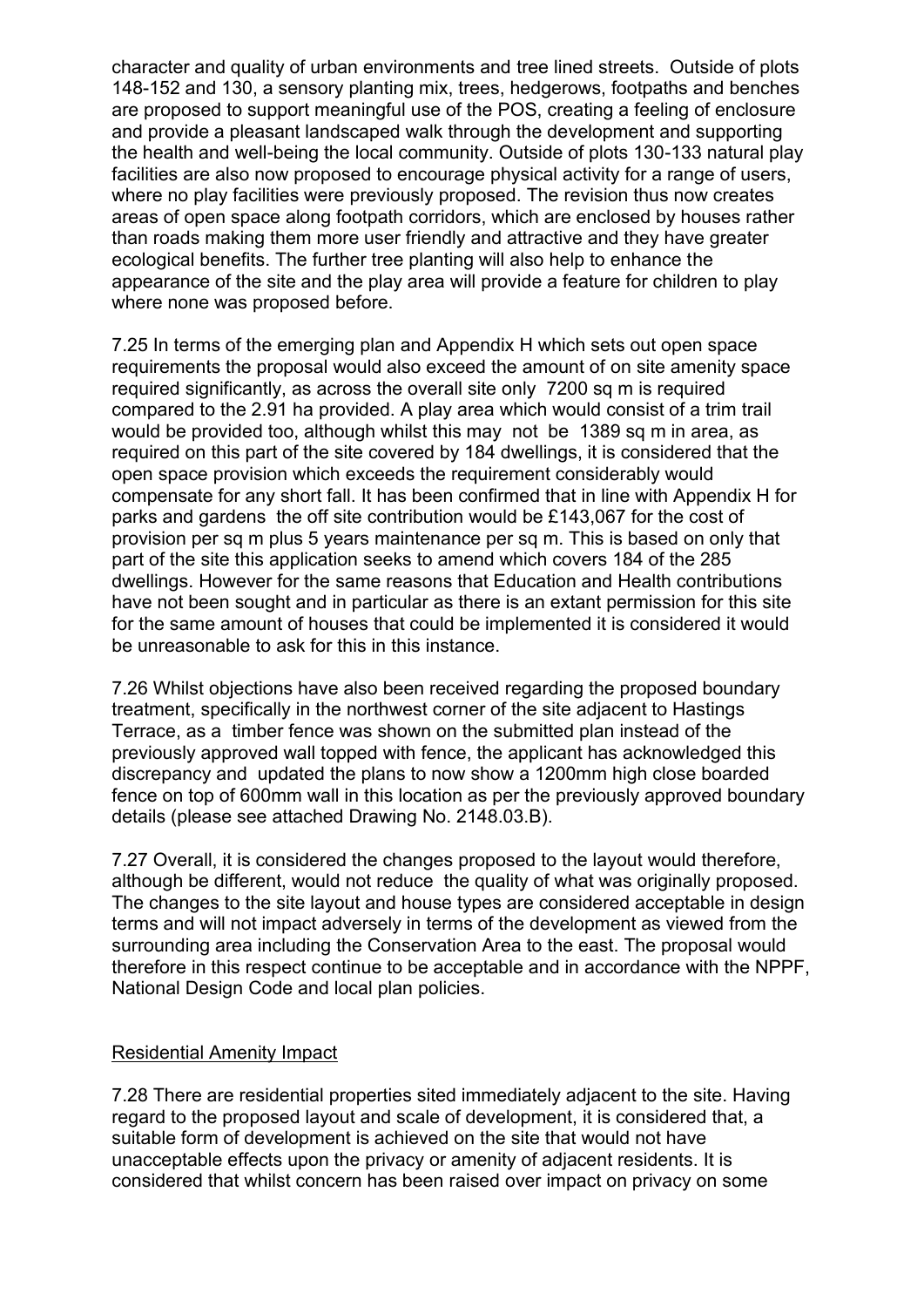neighbours, particularly to the north of the site, adequate separation distances are achieved, which will ensure that neighbours residential amenity will not be impacted upon detrimentally. The amendments proposed to Condition 24 will also further help to protect neighbours privacy.

7.29 With regard to noise pollution matters Policy DC22 of the Blyth Valley Development Control Policies DPD and emerging Local Plan Policy POL2 seeks to ensure that noise sensitive developments are adequately separated from noise generating uses and that generally development is suitably mitigated from noise pollution.

7.30 A Noise Assessment has been submitted with an earlier application which concluded that a satisfactory residential environment can be achieved subject to suitably specified glazing and ventilation. Public Protection advise that they have no objection to the amendment to the wording of Condition 23 proposed under this application which will continue to ensure that adequate noise mitigation measures are installed.

### **Highways**

7.31 NPPF paragraph 111 states that development should only be prevented or refused on highway grounds if there would be an unacceptable impact on highway safety, or the residual cumulative impact on the road network would be severe. It also sets out the governments transport objectives and how the planning system should actively manage patterns of growth in support of these objectives. Policies TRA1 and 2 of the emerging Local Plan reflect the above Policy.

7.32 The Council's Highway Authority have assessed the proposal based on information submitted, as well as on-site observations, local and national policy requirements and other material considerations.

7.33 Whilst some objections have been made regarding the impact of having 14 larger houses on site and that this could lead to parking issues in the area, the level and siting of car parking proposed is considered to be acceptable by Highways. They have reviewed the information provided in terms of layout and parking and considered that the proposals are acceptable in terms of highways matters. They have also confirmed the changes proposed to conditions 11 and 14 are acceptable.

7.34 In addition in regard to a concern raised, Highways have confirmed that, there are bollards proposed to prevent vehicular access, at the entrance from Seaton Avenue.

7.35 Overall the proposals are considered acceptable on highways grounds.

### Drainage and Flooding

7.36 The NPPF advises that development should be directed towards areas at lowest risk from flooding and that Local Planning Authorities should ensure that development does not increase flood risk elsewhere. The site lies within Flood Zone 1 and therefore is considered to be at low risk of flooding. Policy DC19 of the Blyth Valley Development Control Policies DPD and emerging Local Plan Policies WAT3 and WAT4 which should be give significant weight also seek to ensure that drainage and flood risk matters are satisfactorily addressed.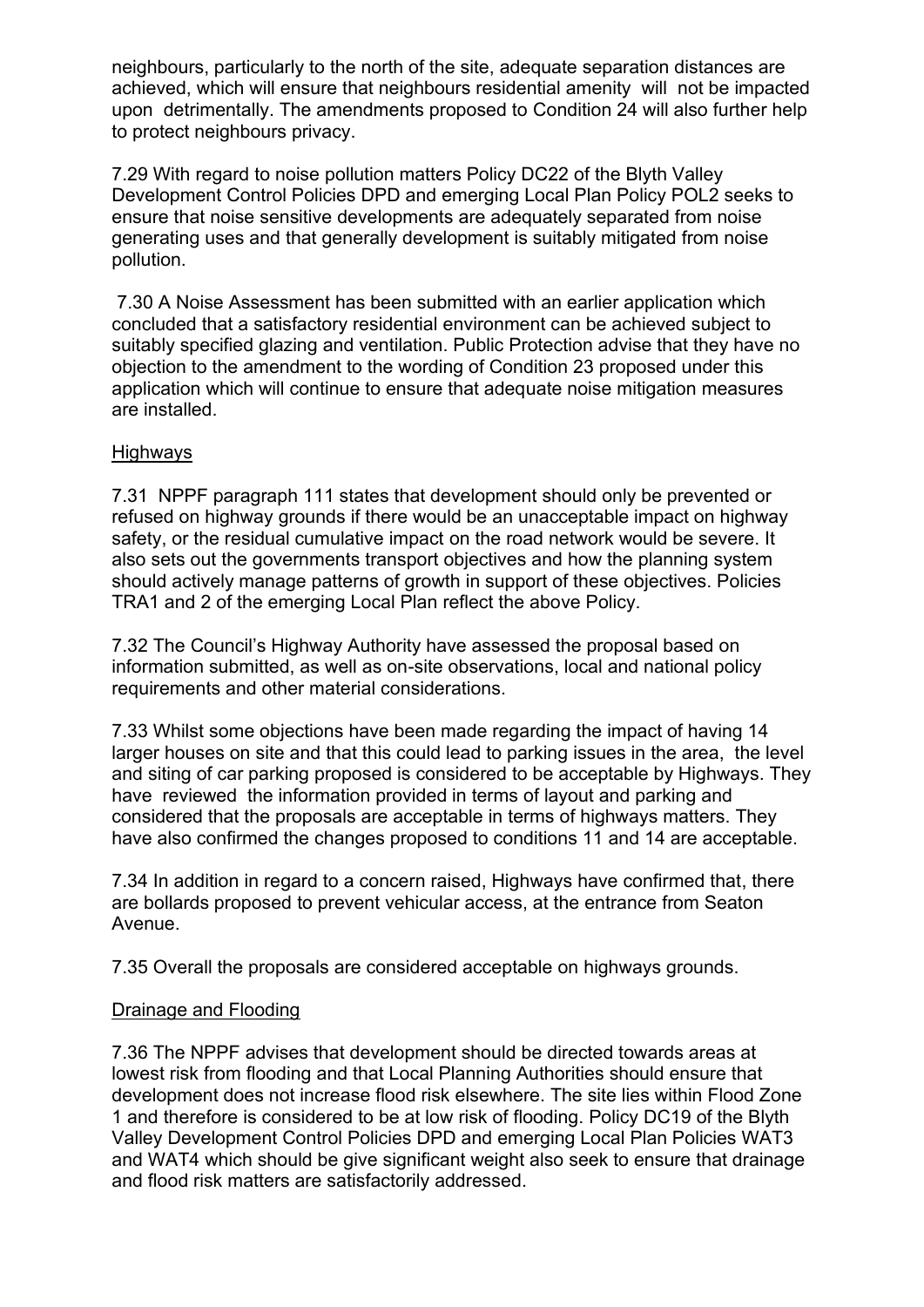7.37 In terms of concerns raised regarding increased impermeable areas, impact on flood risk and that the LLFA have not seen all necessary information, the LLFA have been consulted and are fully aware of the increase in impermeable area and they have seen revised flood risk calculations. These have been formally submitted and after reviewing the submitted information and having received further information, the Council's LLFA team raise no objections to surface water drainage subject to the conditions 16-19 being repeated (16 and 18 as amended) on this permission and plans approved. In particular they state 'the amended development will see the total impermeable area slightly increase. Revised calculations with the new impermeable area have been undertaken and these demonstrate that the development can contain the 1 in 100 year plus climate change flood event on site, without increasing the risk of flooding elsewhere.'

7.38 It is not proposed to connect foul sewerage to the Northumbrian Water network via the woodland to the north but through the village to the north west.

7.39 Overall it is therefore considered that the proposal is acceptable in relation to drainage, flood risk and foul sewage.

### **Biodiversity**

7.40 BVCS Policy ENV1, BVDPD Policy DC16 and emerging Local Plan Policy ENV2 seek to safeguard existing features of ecological interest and promote biodiversity.

7.41 The Council's ecologist has been consulted and after the submission of further revised plans now raises no objections to the landscaping details and mitigation proposed, subject to conditions. A Biodiversity Management Plan for the site has already been agreed through discharges of conditions on application 19/00674/DISCON. As such the proposal is considered to be acceptable in this regard and in accordance with the above policies.

### **Other Matters**

7.42 In addition to variation to the wording of condition 2, it is also considered that the changes to the wording of the other conditions, namely 3,4,5,7 9,11,14,16, 18, 23 and 25 are acceptable.

7.43 In terms of the concern over build time and the Site Execution Strategy the applicant has confirmed that the build strategy is sequential in nature and has not changed to date on what was approved through planning. It is also not usual to put fixed dates on build routes, given that a number of external influences can impact programmes. Regarding the pumping station they acknowledge that a number of houses within the development require the pumping station to be installed to positively drain, however they are awaiting a programme of works for the pumping station and have been hit by the material shortages that are currently plaguing the entire sector. In the meantime, the applicant has a temporary pumping system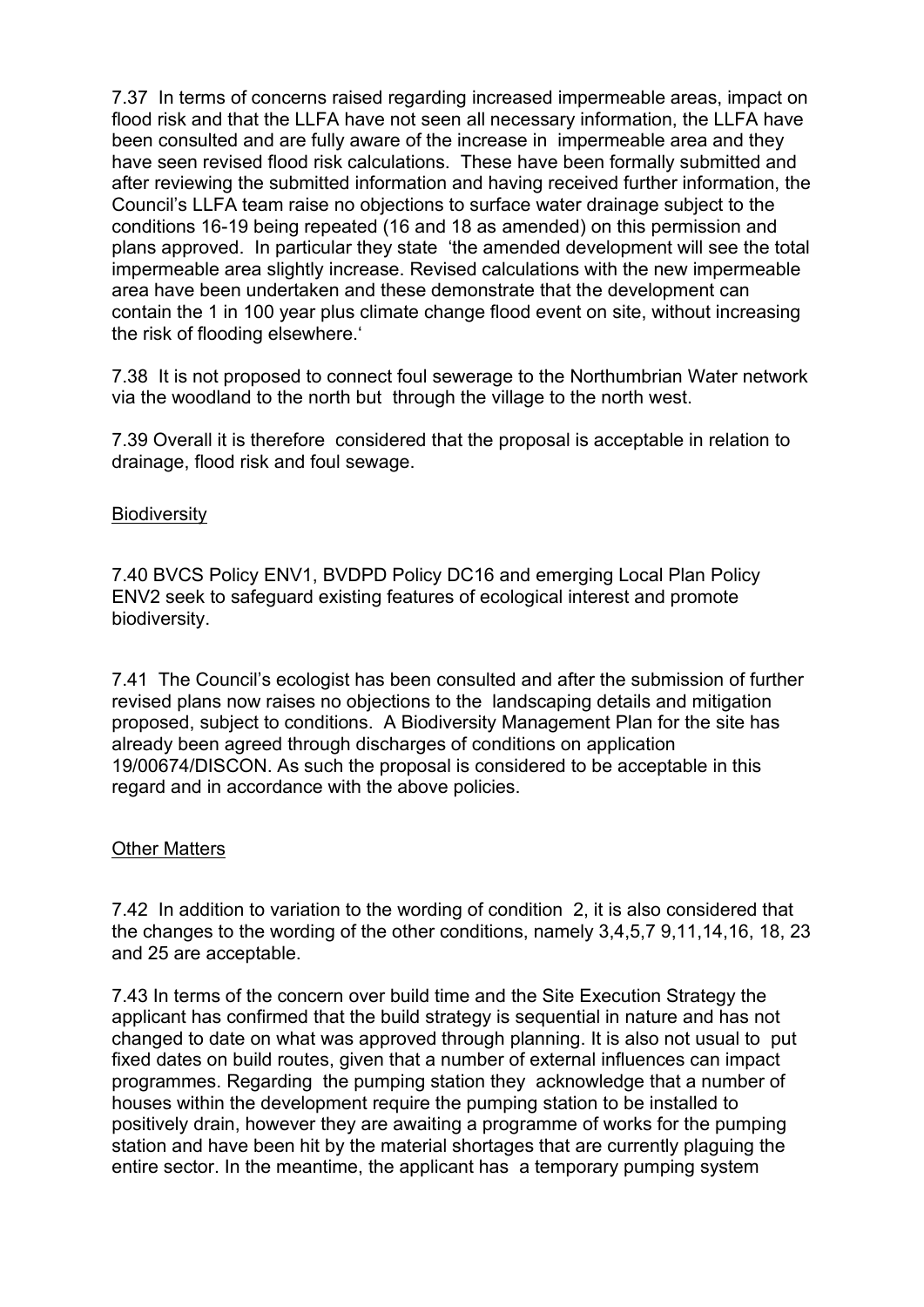operational on the development, that was installed by the appointed specialist pumping contractor.

## **8. Conclusion**

8.1 Overall, the scheme as revised is considered acceptable and it is considered that planning permission should be granted subject to amended conditions that reflect the revised drawings/documentation provided and recent discharges of conditions under applications 19/00674/DISCON and 20/0003/DISCON and completion of a Section 106 Agreement Deed of Variation or Unilateral Undertaking requiring contributions towards Coastal Mitigation.

### Equality Duty

The County Council has a duty to have regard to the impact of any proposal on those people with characteristics protected by the Equality Act. Officers have had due regard to Sec 149(1) (a) and (b) of the Equality Act 2010 and considered the information provided by the applicant, together with the responses from consultees and other parties, and determined that the proposal would have no material impact on individuals or identifiable groups with protected characteristics. Accordingly, no changes to the proposal were required to make it acceptable in this regard.

### Crime and Disorder Act Implications

These proposals have no implications in relation to crime and disorder.

### Human Rights Act Implications

The Human Rights Act requires the County Council to take into account the rights of the public under the European Convention on Human Rights and prevents the Council from acting in a manner which is incompatible with those rights. Article 8 of the Convention provides that there shall be respect for an individual's private life and home save for that interference which is in accordance with the law and necessary in a democratic society in the interests of (inter alia) public safety and the economic wellbeing of the country. Article 1 of protocol 1 provides that an individual's peaceful enjoyment of their property shall not be interfered with save as is necessary in the public interest.

For an interference with these rights to be justifiable the interference (and the means employed) needs to be proportionate to the aims sought to be realised. The main body of this report identifies the extent to which there is any identifiable interference with these rights. The Planning Considerations identified are also relevant in deciding whether any interference is proportionate. Case law has been decided which indicates that certain development does interfere with an individual's rights under Human Rights legislation. This application has been considered in the light of statute and case law and the interference is not considered to be disproportionate.

Officers are also aware of Article 6, the focus of which (for the purpose of this decision) is the determination of an individual's civil rights and obligations. Article 6 provides that in the determination of these rights, an individual is entitled to a fair and public hearing within a reasonable time by an independent and impartial tribunal.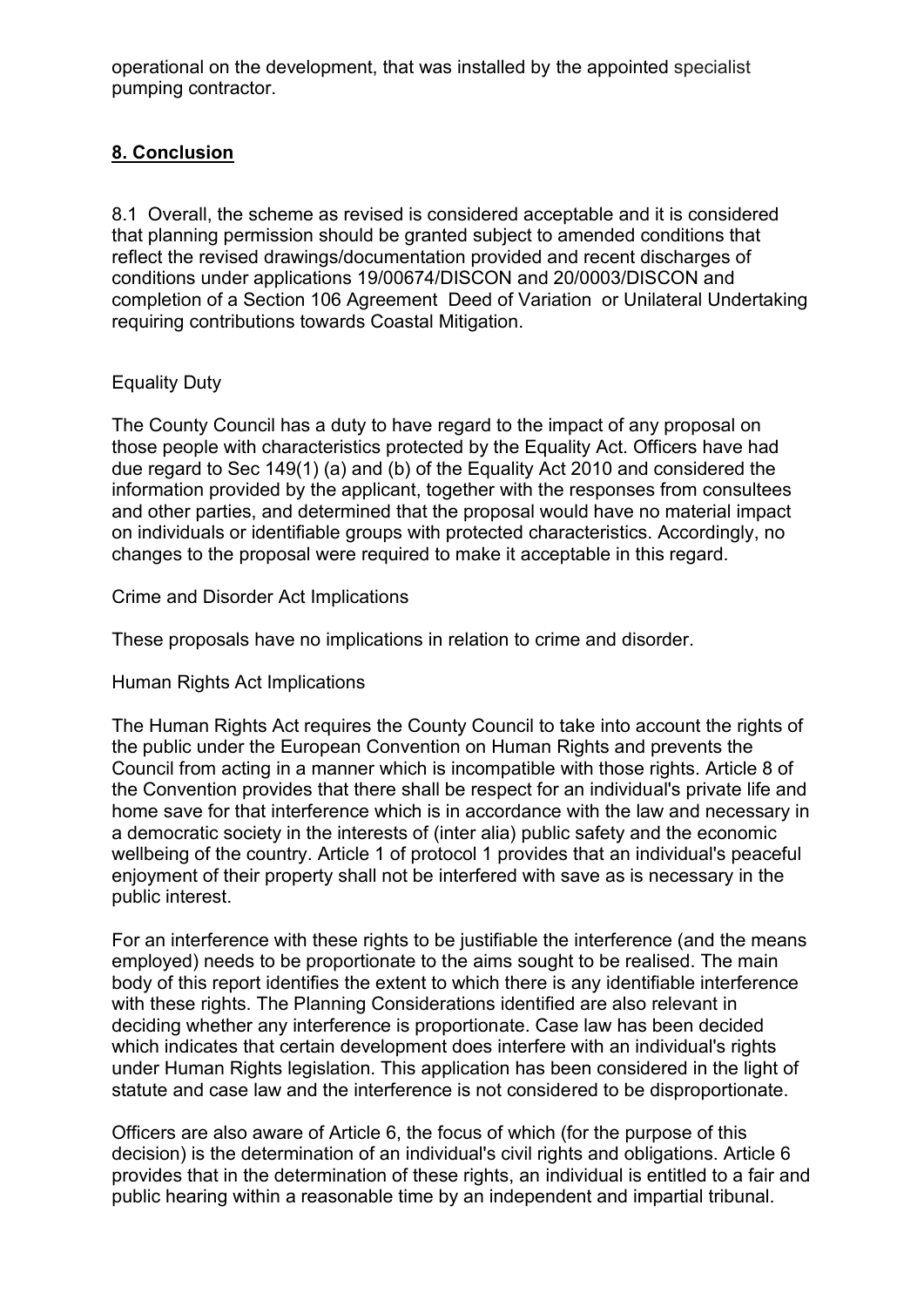Article 6 has been subject to a great deal of case law. It has been decided that for planning matters the decision making process as a whole, which includes the right of review by the High Court, complied with Article 6.

### **9. Recommendation**

That this application be GRANTED permission subject to the following conditions and completion of a Section 106 Agreement Deed of Variation requiring a Coastal Mitigation contribution of £175,275.

### Conditions/Reason

01. The development hereby permitted shall commence before the expiration of three years from the 20 September 2017.

Reason: To comply with Section 51 of the Planning and Compulsory Purchase Act 2004.

02. The development hereby permitted shall not be carried out otherwise than in complete accordance with the approved plans and documents. The approved plans and documents for this development are:-

Affordable Housing Statement

Overall site layout 2148.100.D 13.1119.02 Location Plan;

2148.01. Rev.M - Planning Layout (including affordable housing details, open space and public right of way location)

2148.03 Rev.G - Materials and Boundary Layout

QD960-03-01 Rev V - Engineering Layout;

QD960-04-01 Rev P - External Works Sheet 1;

QD960-04-02 Rev N - External Works Sheet 2;

QD960-04-03 Rev M- External Works Sheet 3;

QD960-04-04 Rev O - External Works Sheet 4;

QD960-03-03 Rev.F Offsite Foul Sewer Route

01 Rev E - Alderney House Type Floor Plans & Elevations;

01 - Denby House Type Floor Plans & Elevations;

- 01 Denford House Type End Terrace Floor Plans & Elevations;
- 01 Denford House Type Mid Terrace Floor Plans & Elevations;
- 01 Ellerton House Type End Terrace Floor Plans & Elevations;
- 01 Ellerton House Type Mid Terrace Floor Plans & Elevations;
- 01 Kenley House Type End Terrace Floor Plans & Elevations;

01 Rev.E - Kenley House Type Mid Terrace Floor Plans & Elevations;

01 - Kingsley House Type Floor Plans & Elevations;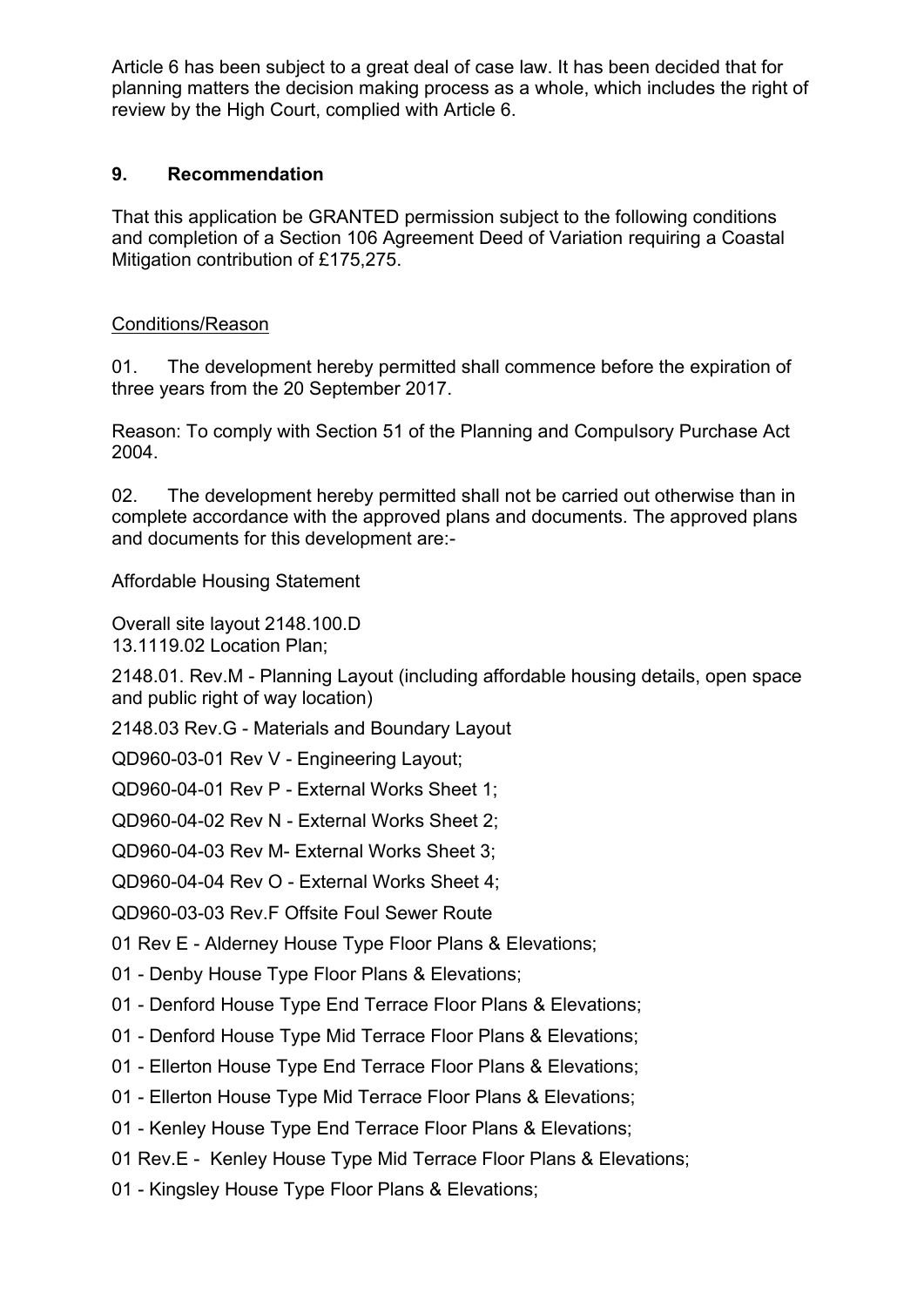01 Rev A - Maidstone House Type End Terrace Floor Plans & Elevations;

01 Rev F - Maidstone House Type Mid Terrace Floor Plans & Elevations;

01 Rev D - Moresby House Type Floor Plans & Elevations;

01 - Radleigh House Type Floor Plans & Elevations;

01 Rev A - Maidstone House Type End Terrace Floor Plans & Elevations;

01 to 08 - Beadle House Type Plans;

01 Rev A - Windermere House Type Floor Plans & Elevations;

Noise Survey & Impact Assessment Ref: 3933.4 Version E dated 30/09/2021;

Aboricultural Impact Assessment Rev.D dated 5th October 2021 (development layout not approved)

Aboricultural Method Statement Rev.D dated 5th October 2021 (development layout not approved)

Reason: For the avoidance of doubt, and in the interests of proper planning.

03. The development shall be carried out in full accordance with the Estate Street Phasing and Completion Plan and overall phasing contained within the following approved documents:

Site Execution Strategy Rev K QD960-03-01 Rev.V Engineering Layout QD960-04-01 Rev.P External Works Sheet 1 QD960-04-01 Rev P

External Works Sheet 2 QD960-04-02 Rev N

External Works Sheet 3 QD960-04-03 Rev M

External Works Sheet 4 QD960-04-04 Rev O

Reason: For the avoidance of doubt, and in the interests of proper planning.

04. Notwithstanding the provisions of the Town and Country Planning (General Permitted Development) Order 2015 as amended (or any order revoking and reenacting that Order with or without modification), all first floor side elevation windows within the dwellings hereby permitted shall be constructed with obscure glass and shall remain obscure glazed at all times thereafter and no additional window or other opening shall be made at first floor level in the following elevations of the dwellings/plots specified unless an application for planning permission in that behalf is first submitted to and approved in writing by the Local Planning Authority - 1 West, 5 South, 7 East, 8 West, 9 West, 10 East, 15 East, 16 West, 17 South, 40 East, 43 North, 47 North East, 53 South West, 55 East, 60 South, 61 East or West, 62 West, 68 East, 69 North, 81 South, 90 East, 91 South West, 94 South East, 96 North West, 97 North East, 99 South West, 100 South West, 108 South West, 109 North East, 125 South East, 133 North West, 134 North East, 142 South West, 143 North West, 144 South East, 152 North East, 165 North East, 171 North West, 176 North East, 177 North, 182 South, 183 North, 187 North, 212 South, 220 South, 223 South, 224 West, 227 South, 232 North, 233 East, 235 West, 238 South, 239 South, 241 West or East, 242 East, 250 North, 251 West, 256 North or South, 264 East, 267 South, 280 North or South.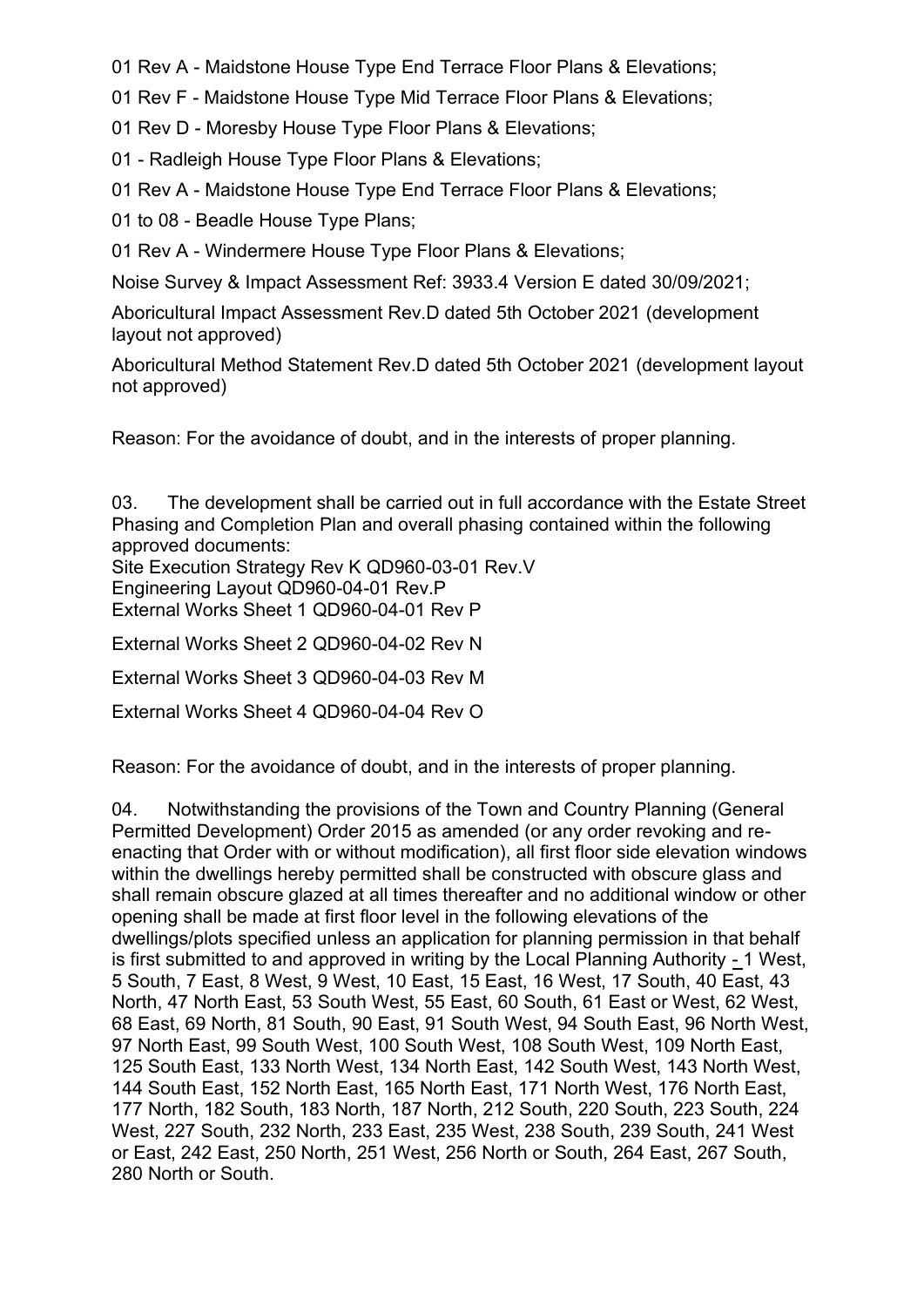Reason: In the interests of residential amenity in accordance with Policy DC27 of the Blyth Valley Development Control Policies DPD.

05. Prior to the installation of any external lighting on the scheme, full details of all such lighting shall be submitted to and approved in writing by the Local Planning Authority. All street lighting should be baffled so as not to direct lighting up into the atmosphere.

Reason: In the interests of visual amenity in accordance with Policy DC27 of the Blyth Valley Development Control Policies DPD.

06. Other than in accordance with the works required under condition 27, the level crossing on St Michael's Avenue shall remain unobstructed at all times both during and after construction.

Reason: In the interests of highway safety in accordance with Policy DC11 of the Blyth Valley Development Control Policies DPD.

07. The approved planting plans c-1084-101F Planting Plan Sheet 1 of 6, c-1084- 102E Planting Plan Sheet 2 of 6, c-1084-103E Planting Plan Sheet 3 of 6, c-1084- 104E Planting Plan Sheet 4 of 6, c-1084-105E Planting Plan Sheet 5 of 6 and c-1084-106E Planting Plan Sheet 6 of 6, c-1084-107F Masterplan shall be fully implemented during the first full planting season (November to March inclusive) following the first occupation of any dwelling in that phase.

Reason: In the interests of visual amenity and biodiversity in accordance with Policies DC16 and DC27 of the Blyth Valley Development Control Policies DPD.

08. All garden boundary fences or walls shall include a gap at the base measuring a minimum 13cm x 13cm to allow continued access through the site for hedgehogs.

Reason: In the interests of biodiversity in accordance with Policy DC16 of the Blyth Valley Development Control Policies DPD.

09. The development shall be constructed in full accordance with the levels details . contained within the following approved documents: Site Execution Strategy Rev K QD960-03-01 Rev.V Engineering Layout QD960-04-01 Rev.P External Works Sheet 1 QD960-04-02 Rev.N External Works Sheet 2 QD960-04-03 Rev.M External Works Sheet 3 QD960-04-04 Rev.O External Works Sheet 4

Reason: In the interests of minimising flood risk in accordance with Policy DC19 of the Blyth Valley Development Control Policies DPD.

10. Prior to the first occupation of any dwelling the car parking area including any garaging indicated on the approved plans for that dwelling shall be hard surfaced, sealed and marked out. Thereafter, that car parking area including any garaging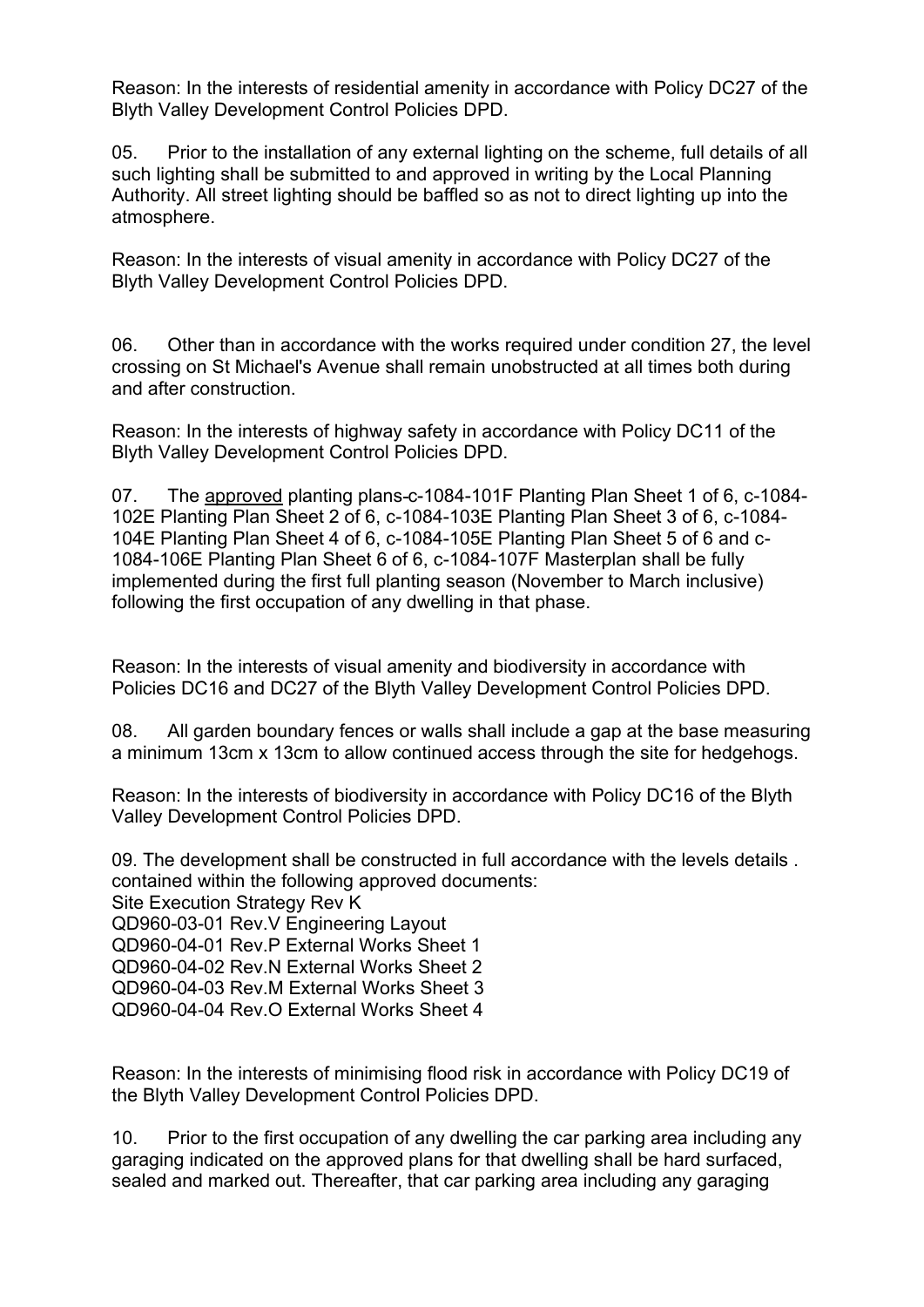shall be retained in accordance with the approved plans and shall not be used for any purpose other than the parking of vehicles associated with the development.

Reason: In the interests of highway safety and amenity in accordance with Policies DC11 and DC27 of the Blyth Valley Development Control Policies DPD.

11. No dwellings in a phase shall be occupied until details of the proposed highway works in that phase, and the arrangements for the future management and maintenance of the proposed streets within that phase, shall be submitted to and approved in writing by the Local Planning Authority. No dwellings in that phase shall be occupied until the highway works approved by the Local Planning Authority for that phase have been constructed in accordance with the approved plans and those streets shall thereafter be maintained in accordance with the management and maintenance details approved by the Local Planning Authority.

Reason: In the interests of highway safety in accordance with Policy DC11 of the Blyth Valley Development Control Policies DPD.

12. Prior to the first occupation of the development details of a Framework Travel Plan in respect of the application site shall be submitted to and approved in writing by the Local Planning Authority. At all times thereafter until implementation of a Full Travel Plan approved under condition 20 below the approved Framework Travel Plan shall be implemented in accordance with the approved details. This Framework Travel Plan must include:

a. the contact details of a suitably qualified Travel Plan Co-ordinator;

b. an implementation programme;

c. an on-site assessment including details of transport links to the site, on-site facilities and any transport issues and problems;

d. clearly defined aims and objectives in relation to travel modes; and e. clearly defined senior management and staff responsibilities and roles in the implementation of the Framework Travel Plan.

Reason: In the interests of sustainable travel patterns in accordance with Policy DC11 of the Blyth Valley Development Control Policies DPD.

13. Twelve months after first occupation of the development details of a Full Travel Plan shall be submitted to and approved in writing by the Local Planning Authority. At all times thereafter the approved Full Travel Plan shall be implemented in accordance with the approved details. This Full Travel Plan must include: a. details of and results from an initial residents survey;

b. clearly specified targets for resident travel mode shares:

c. an on-going plan for monitoring and reviewing the effectiveness of the Full Travel Plan; and

d. a scheme providing for a biennial monitoring report until completion of the development to be submitted to the Local Planning Authority regarding the implementation of the Full Travel Plan.

Reason: In the interests of sustainable travel patterns in accordance with Policy DC11 of the Blyth Valley Development Control Policies DPD.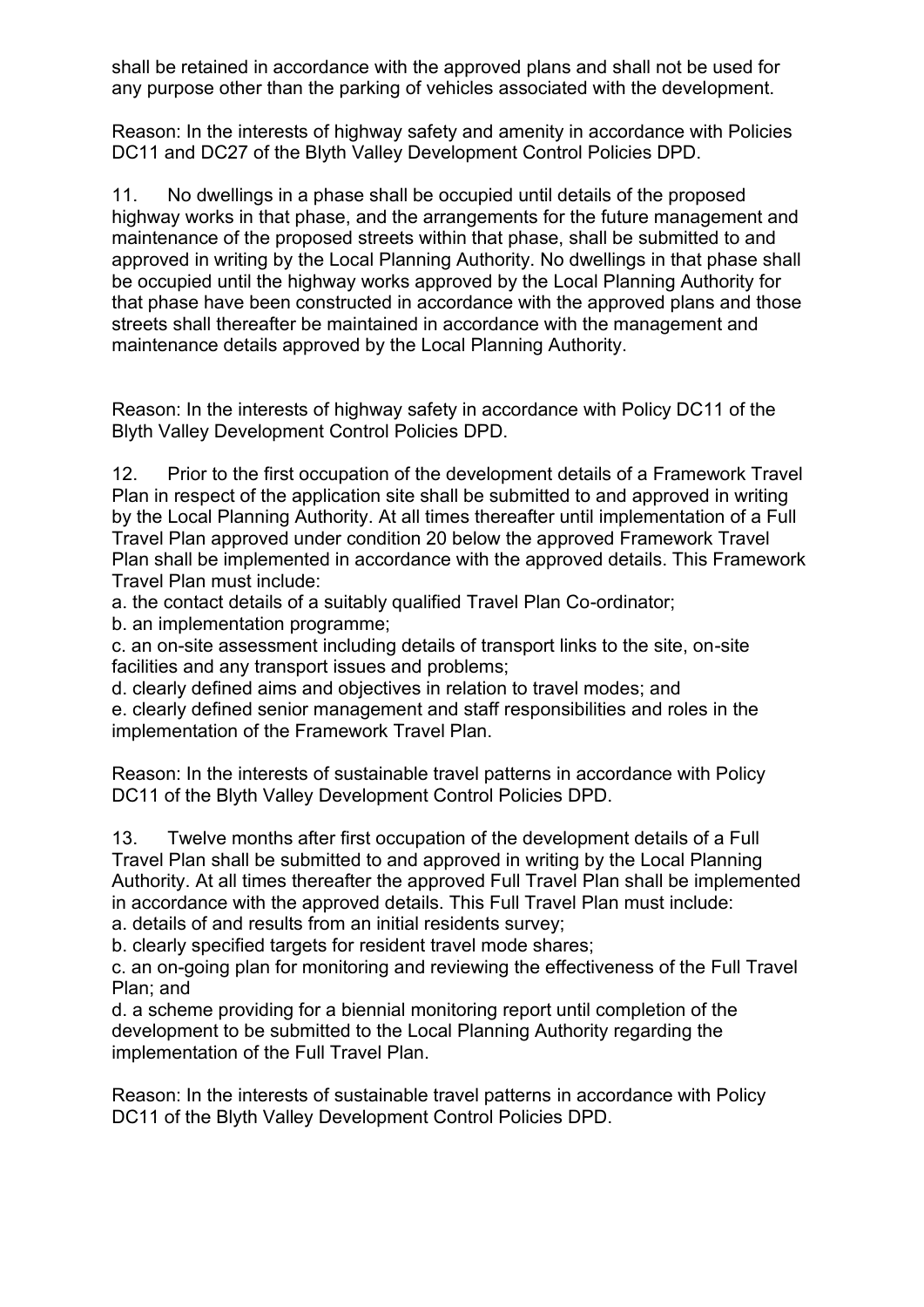14. The refuse storage facilities as shown on 2148.01 Rev.M Planning Layout shall be provided and implemented in full prior to first occupation of that dwelling and shall remain in place at all times thereafter.

Reason: In the interests of highway safety and amenity in accordance with Policies DC11 and DC27 of the Blyth Valley Development Control Policies DPD.

15. The Construction Method Statement and other construction work mitigation details approved on the 23 March 2021 under planning application 19/00674/DISCON shall be adhered to throughout the construction period with the exception of construction deliveries which are permitted between the hours of 8am to 6pm Monday to Friday (excluding bank holidays) for a temporary period of 12 months only beginning from the date of this planning permission. Following the expiry of that 12 month period construction delivery times shall revert to 9.30am to 4.30pm unless planning permission has been granted otherwise by the Local Planning Authority. For the avoidance of doubt no construction deliveries in respect of the proposed development shall take place outside of these times and no vehicles delivering construction materials/plant to the application site or removing materials/plant related to construction activities from the application site shall access and/or egress the application site through New Hartley village via Double Row, Bristol Street and St.Michael's Avenue to the west of the site.

Reason: In the interests of highway safety and amenity in accordance with Policies DC11 and DC21 of the Blyth Valley Development Control Policies DPD.

16. Construction of the development hereby permitted shall incorporate surface water drainage infrastructure in full accordance with the details contained within the following approved documents:

Site Execution Strategy Rev K

QD960-03-01 Rev.V Engineering Layout

QD960-04-01 Rev.P External Works Sheet 1

QD960-04-02 Rev.N External Works Sheet 2

QD960-04-03 Rev.M External Works Sheet 3

QD960-04-04 Rev.O External Works Sheet 4

Reason: In the interests of minimising flood risk in accordance with Policy DC19 of the Blyth Valley Development Control Policies DPD.

17. The adoption and on-going maintenance of all surface water drainage features shall be undertaken in full accordance with the details approved on the 23 March 2021 under planning application 19/00674/DISCON.

Reason: In the interests of minimising flood risk in accordance with Policy DC19 of the Blyth Valley Development Control Policies DPD.

18. The disposal of surface water from the development throughout the construction of the development hereby permitted shall be undertaken in full accordance with the details contained within the following approved documents: Site Execution Strategy Rev K

6443-EES-001 Rev.B Environmental Execution Strategy PROW & SUDS Silt Management Plan 350285-R5 (00)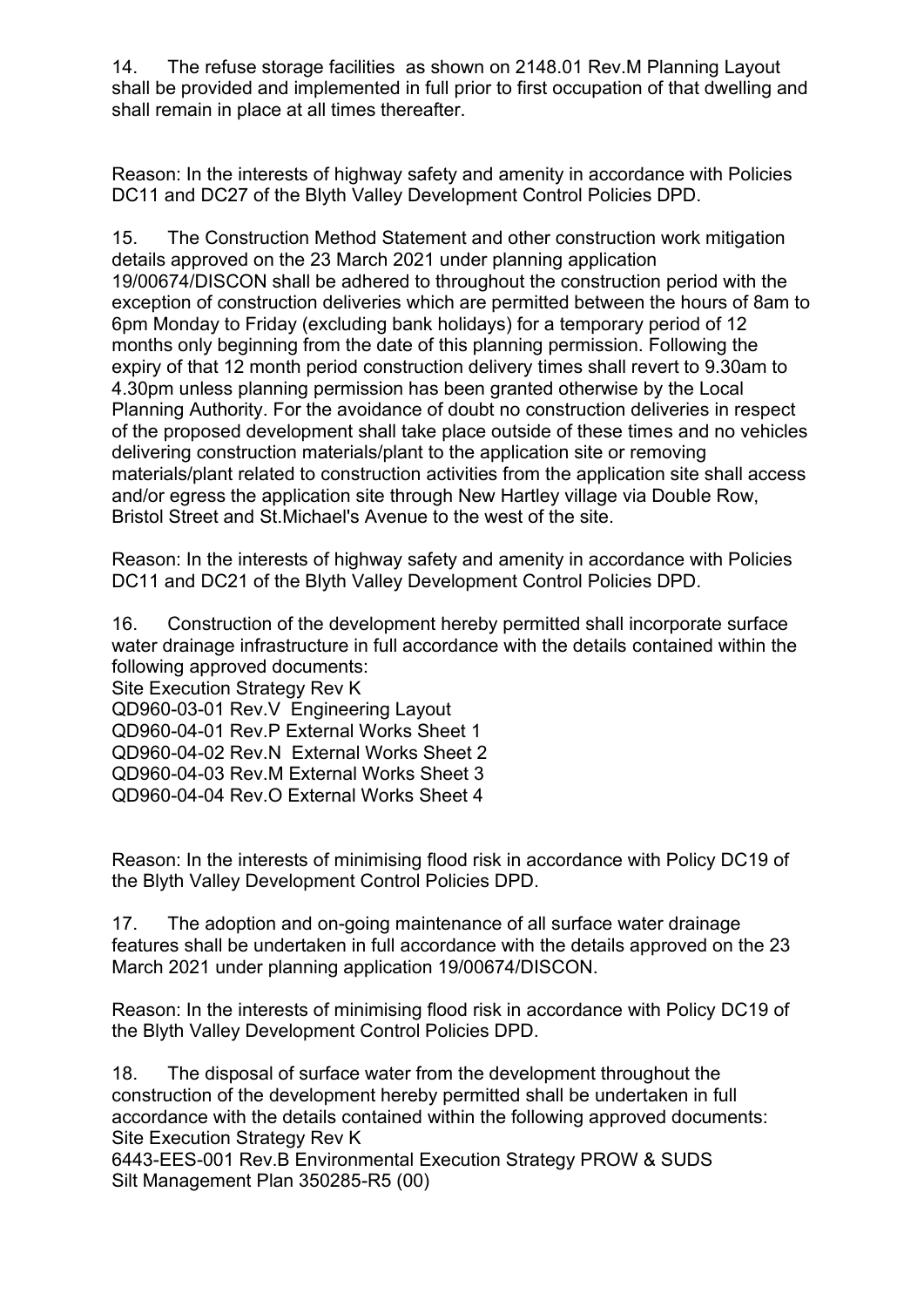Reason: In the interests of minimising flood risk in accordance with Policy DC19 of the Blyth Valley Development Control Policies DPD.

19. No surface water connection shall be made associated with the development to those parts of the Lysdon Burn, the Lysdon Pond and the Lysdon Pond weir in the ownership of the developer until these features have been surveyed, fully cleared of all debris and other remediation works have been undertaken in full accordance with the details approved on the 23 March 2021 under planning application 19/00674/DISCON.

Reason: In the interests of minimising flood risk in accordance with Policy DC19 of the Blyth Valley Development Control Policies DPD.

20. Prior to the first occupation of any dwelling in a phase within which the existing public right of way lies, the part of that public right of way in that phase shall be re-constructed in accordance with a detailed specification which has first been submitted to and approved in writing by the Local Planning Authority.

Reason: In the interests of promoting pedestrian access in accordance with Policy DC11 of the Blyth Valley Development Control Policies DPD.

21. Prior to the first occupation of any dwelling a full closure report shall be submitted to and approved in writing by the Local Planning Authority. The report shall provide verification that the required works regarding contamination remediation in respect of that dwelling have been undertaken in full accordance with the details approved on the 23 March 2021 under planning application 19/00674/DISCON concerning condition 21 of previous planning 18/02368/VARYCO.

Reason: In the interests of public safety in accordance with Policy DC21 of the Blyth Valley Development Control Policies DPD.

22. If during redevelopment contamination not previously considered is identified, then an additional method statement regarding this material shall be submitted to and approved in writing by the Local Planning Authority. No building shall be occupied until the method statement has been submitted to and approved in writing by the Local Planning Authority, and measures proposed to deal with the contamination have been carried out.

Reason: In the interests of public safety in accordance with Policy DC21 of the Blyth Valley Development Control Policies DPD.

23. No dwelling shall be first occupied unless and until those noise mitigation measures contained within the approved document 'Noise Survey & Impact Assessment 3933.4 Rev.E' have been provided in full in respect of that dwelling and those measures shall remain in place at all times thereafter.

Reason: In the interests of public safety in accordance with Policy DC21 of the Blyth Valley Development Control Policies DPD.

24. No development shall take place unless in accordance with the avoidance, mitigation and enhancement measures detailed within the ecological reports ('New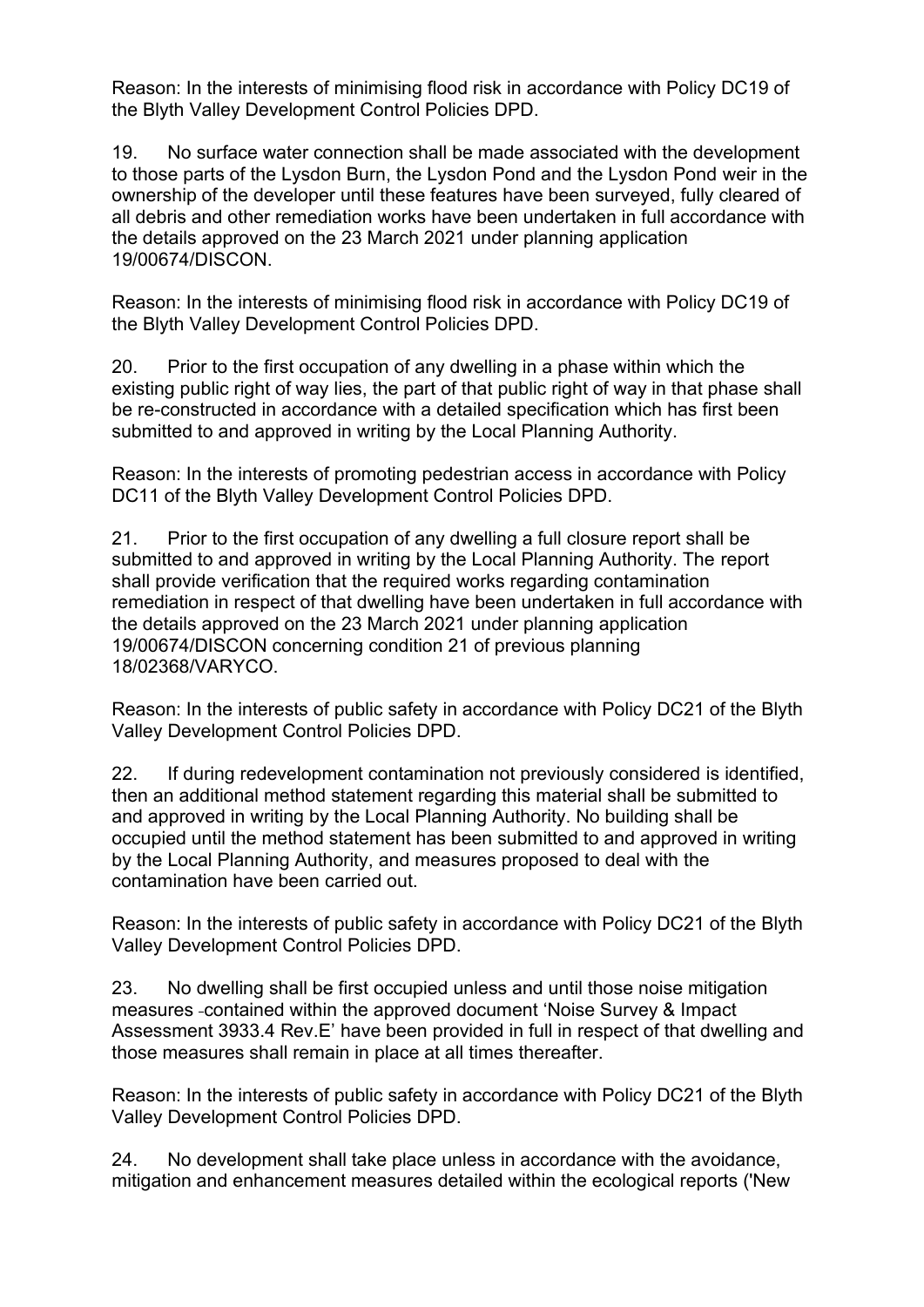Hartley Habitat & Protected Species Risk Assessment', October 2013, 'New Hartley Mammal Surveys', May 2014, 'New Hartley Great Crested Newt Survey', May 2014, 'New Hartley Biodiversity Plan', February 2016, Penn Associates Ltd.)

Reason: In the interests of biodiversity in accordance with Policy DC16 of the Blyth Valley Development Control Policies DPD.

25. No development shall be carried out other than in accordance with the guidance set out in 'BS5837:2012 Trees in Relation to Design, Demolition and Construction: Recommendations' British Standards Institute, 2012 and Arboricultural Method Statement Rev D.

Reason: In the interests of biodiversity and visual amenity in accordance with Policies DC16, DC17 and DC27 of the Blyth Valley Development Control Policies DPD.

26. The Biodiversity Management Plan approved on the 23 March 2021 under planning application 19/00674/DISCON shall be implemented in perpetuity in respect of the development hereby permitted.

Reason: In the interests of biodiversity in accordance with Policy DC16 of the Blyth Valley Development Control Policies DPD.

27. The highway mitigation works in respect of the St.Michael's Avenue Level Crossing shall be constructed in accordance with the details approved on the 28 April 2020 under planning permission 20/00003/DISCON and shall be implemented prior to the occupation of any dwelling on the site.

Reason: In the interests of highway safety in accordance with Policy DC11 of the Blyth Valley Development Control Policies DPD.

28. The highway works at the A190 / A192 Seaton Delaval roundabout shall be constructed in accordance with the details approved on the 28 April 2020 under planning permission 20/00003/DISCON.

Reason: In the interests of highway safety in accordance with Policy DC11 of the Blyth Valley Development Control Policies DPD.

29. No development shall take place unless in accordance with the avoidance, mitigation and enhancement measures detailed within the updated ecology report: Updated Ecological Appraisal, Land off St Michael's Avenue, New Hartley, OS Ecology, September 2021 including:

- Implementation of a Construction Environmental Management Plan to avoid impacts to retained features.
- Adopt the Bat Conservation Trusts standards for temporary and permanent lights around features likely to be used by bats such as retained areas of scrub.
- Complete nesting bird surveys of areas of vegetation should these be removed as part of the scheme between March and August inclusive. This should be undertaken by a suitably qualified ecologist.
- Complete pre works checks where development will impact on the Lysdon Burn and associated wetland to the north east of the site.